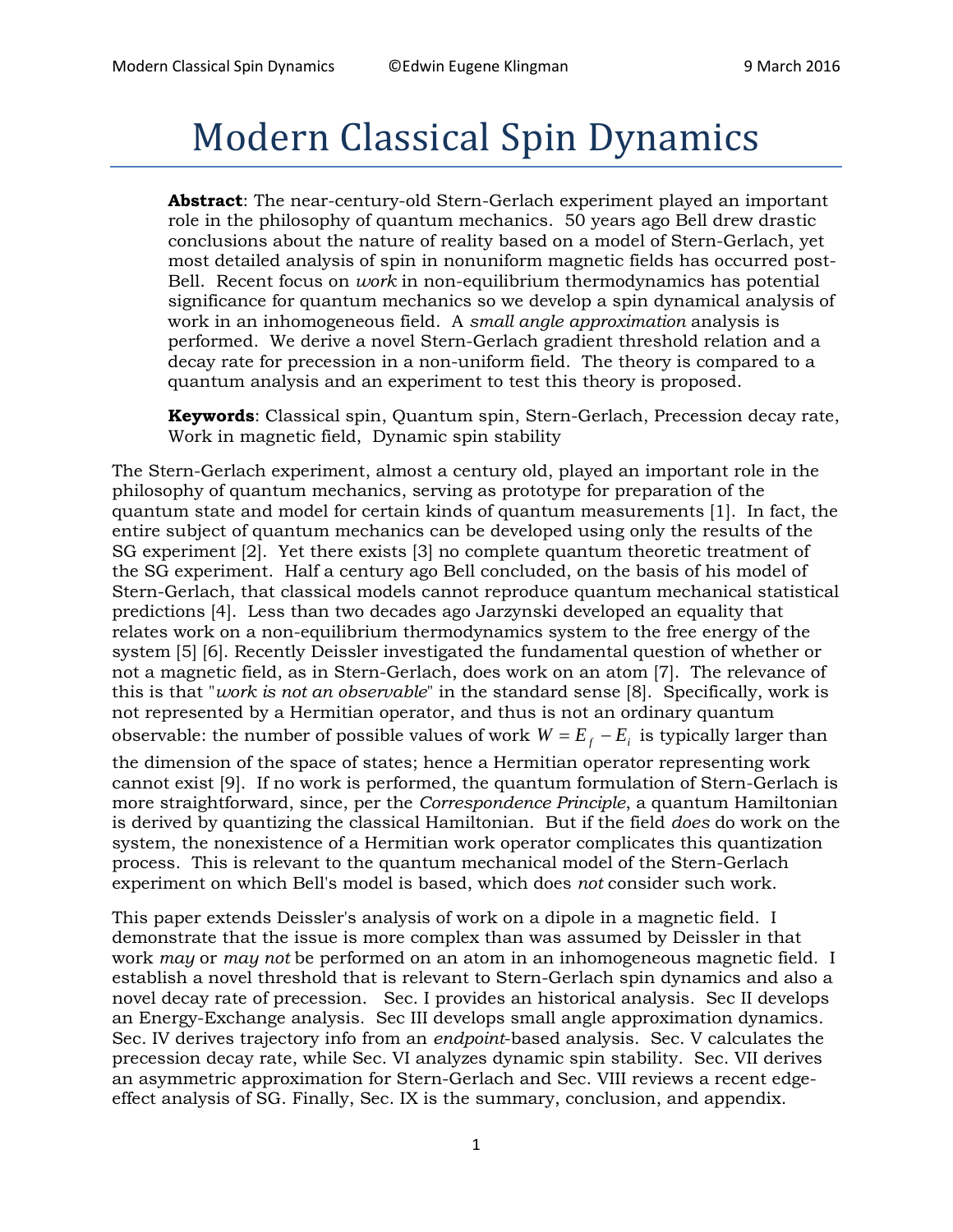## **Sec. I Historical Analysis**

Prior to Bell (1964) the *only* analysis of *work* on a classical dipole in a uniform field was Goldstein's (1951) in which case no work is done [10]. Not until fifteen years *after* Bell's theorem was based on Stern-Gerlach did Coombes analyze an atom in a nonuniform field; his analysis of semi-classical (no spin) atoms found that any increase in translational kinetic energy comes at the expense of the internal energy of the atom [11]. Thus Bell was completely unaware of two major aspects of atomic physics that have recently become the subject of considerable interest: the exchange of energy between internal modes as free energy and its relation to work. Based on Goldstein and Coombes, *classically, a static magnetic field does no work*. Any increase in translational kinetic energy of the atom is associated with a decrease in the internal energy of the atom. However, when intrinsic spin of the atomic electron is considered, spin of the atom. However, when intrinsic spin of the atomic electron is considered, spin<br>Hamiltonian  $H_s$  is  $-\vec{\mu} \cdot \vec{B}$  with  $\vec{\mu}$  the intrinsic magnetic moment of the electron,  $\vec{B}$ the magnetic field. For potential energy  $U = -\vec{\mu} \cdot \vec{B}$  force on the dipole is  $\vec{F} = -\vec{\nabla}U$ , so any change in  $H_s$  corresponds to work done by the magnetic field,  $W = -\Delta H_s$ . But work done on spin conflicts with the fact that no work is done on the orbital magnetic moment, and Deissler concludes that for the magnetic field to do no work on the spin contribution to the magnetic moment, the electron would need to have an intrinsic rotational kinetic energy associated with its spin. He notes that Dirac's analysis implies that rotational energy of spin is contained in the  $mc^2$  energy.

In another classical treatment of Stern-Gerlach [27] Franca claims that the interaction between small circuits and paramagnetic molecules is such that

*"There is an energy exchange between the coils of the conductor and the magnetic molecules close to these coils. A similar phenomenon occurs with the atoms which cross a strong Stern-Gerlach electromagnet."*

Yet Deissler's analysis of spinning charged classical dipoles concludes that no work is done on spin because any increase in translational kinetic energy of the atom is compensated by decrease in rotational spin energy. But quantum spin does not 'give up' rotational energy of motion in order to compensate changes in kinetic energy. Instead, [12][13], the change in translational kinetic energy experienced by a magnetic dipole in an inhomogeneous field is compensated by change in precessional rotational kinetic energy. This implies a *limit* to the compensated changes, beyond which a non-uniform magnetic field actually *does* perform work on the particle.

For an atom the magnetic field does no work on the electron-orbital contribution to the magnetic moment. The source of translational kinetic energy is the internal energy of the atom; the atom rearranges its orbital configuration to compensate for the change in external field. Deissler's conclusion (as to whether or not work is done on electronspin contributions to the magnetic moment) depends upon whether the electron has an intrinsic rotational kinetic energy associated with a spin. This is based on analysis of classical charged spinning objects, a ball and a ring. In the ring, per Faraday's law of induction, an electromotive force is produced that in turn produces torque on the ring, resulting in a change of angular rotational frequency or rate of spin. Analysis of a charged spinning ball shows any increase in translational kinetic energy of the ball to be accompanied by a corresponding decrease in rotational kinetic energy associated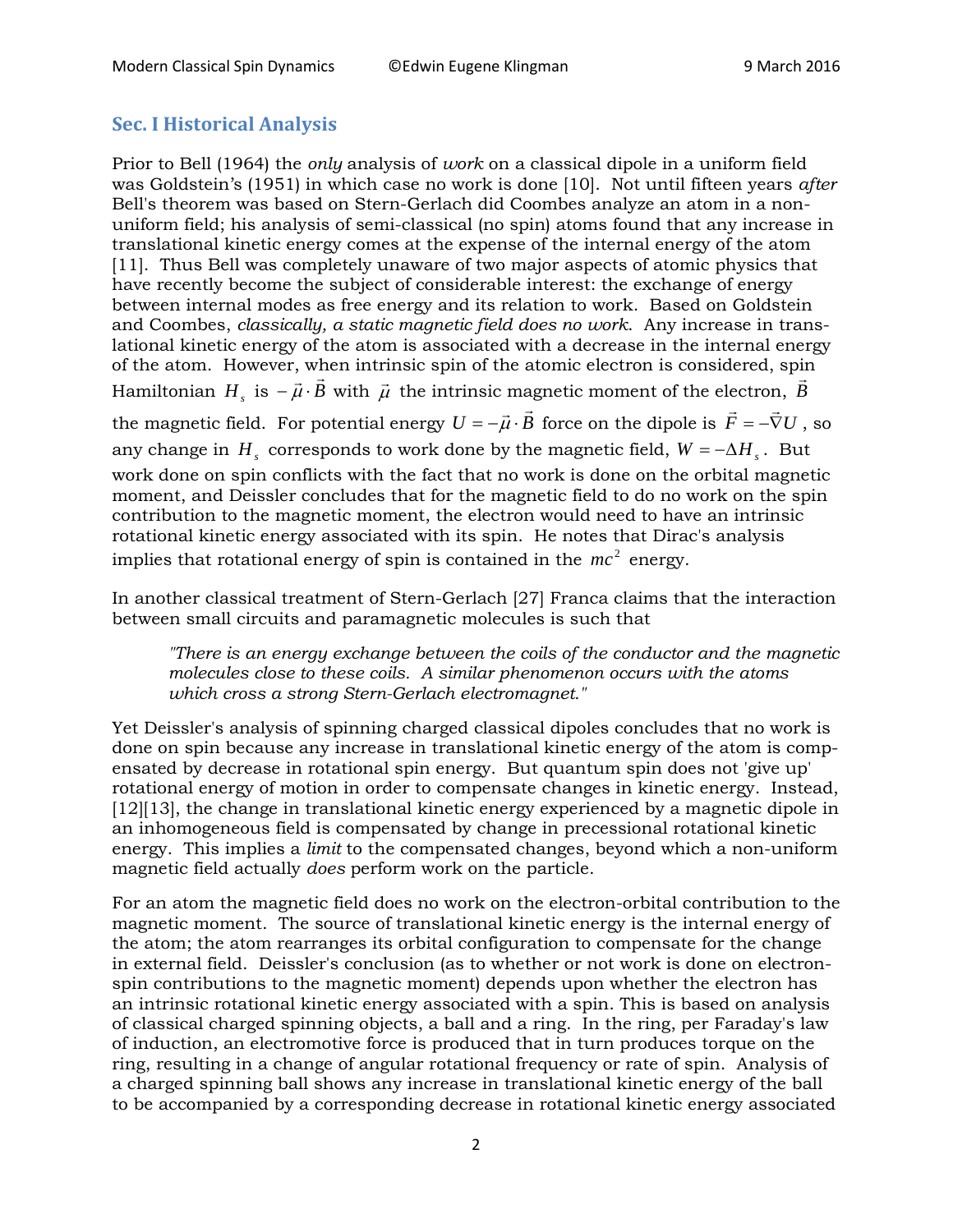with the change in the precession rate of the ball. Deissler observes that the direction of precession may be opposite to the spin direction, in which case an increase in the magnitude of precession rate can correspond to a decrease in rotational kinetic energy. So there are two contributions to rotational energy: rotation about the *z*′ -body axis and precessional rotation about the  $z$  -axis. For a given spin rate  $\dot{\phi}$  and precession angle  $\theta$  a change from  $\theta$  to  $\pi - \theta$  (a "spin flip") corresponds to a change in rotational energy, even for a uniform magnetic field. This is so since direction of precession is the same for both states, while the projections of the rotation vectors about the figure axes onto the z-axis are opposite. This analysis, occurring 44 years after John Bell's theorem, has relevance to Bell's remark [4] (p.141) that classical analysis of spin splitting "*would require 'compass needles' pointing in the wrong direction. And anyway it is not dynamically sound.*" He further noted that this phenomenon "*made physicists despair of finding any consistent space-time picture of what goes on on the atomic and subatomic scale*."

The relevant details needed to understand this apparent instability were unknown to Bell and were uncovered by Deissler. Yet Deissler's analysis appears incomplete, since for the magnetic field to do no work on the spin the electron would need an intrinsic rotational kinetic energy associated with its spin, interpreted as implied by Dirac's  $mc^{2}$  energy. In order for a field to do no work on the particle, any change in the translational kinetic energy must be compensated for by change in the intrinsic rotational kinetic energy of the particle in analogy with classical spinning objects. This analysis may be compatible with classical charged spinning rings and balls, but if we assume that the magnitude of the intrinsic spin is quantized and no change in  $mc^2$ -rotational kinetic energy is brought about by an external magnetic field then this will conflict with Deissler's conclusion that no work is done on the spin; the internal energy of rotation is finite, whereas changes in external fields are effectively unlimited. Deissler's 'no work' conclusion is satisfied for precessing spin in an inhomogeneous field if any change in the translational kinetic energy is compensated for by change in rotational kinetic energy associated with the change in the precession frequency (or the angle of precession.) But the angle of precession is finite; once a dipole is aligned with the field, the angle is zero and no more change in precession energy can occur. At this point no more precession energy is available to compensate the change in translationpoint no more precession energy is available to compensate the change in translation-<br>al kinetic energy. Yet force  $\vec{F} = \vec{\nabla}(\vec{\mu} \cdot \vec{B})$  is *maximum* on an aligned dipole. Thus either change in intrinsic ( $mc^2$ ) rotational kinetic energy occurs, or the change is uncompensated and work *is* done on the dipole.

#### **Sec. II An Energy-Exchange Analysis**

Although magnetic force on a charged particle is orthogonal to the path, and hence does no work, this is not the case for a magnetic dipole. How can the force of the field gradient acting on the magnetic dipole be exerted over a finite distance,  $F \cdot x$ , and yet do no work on the system  $(KE = kinetic$  energy of translation)? Normally

$$
\int_{0}^{x} d(KE) = 'work'.
$$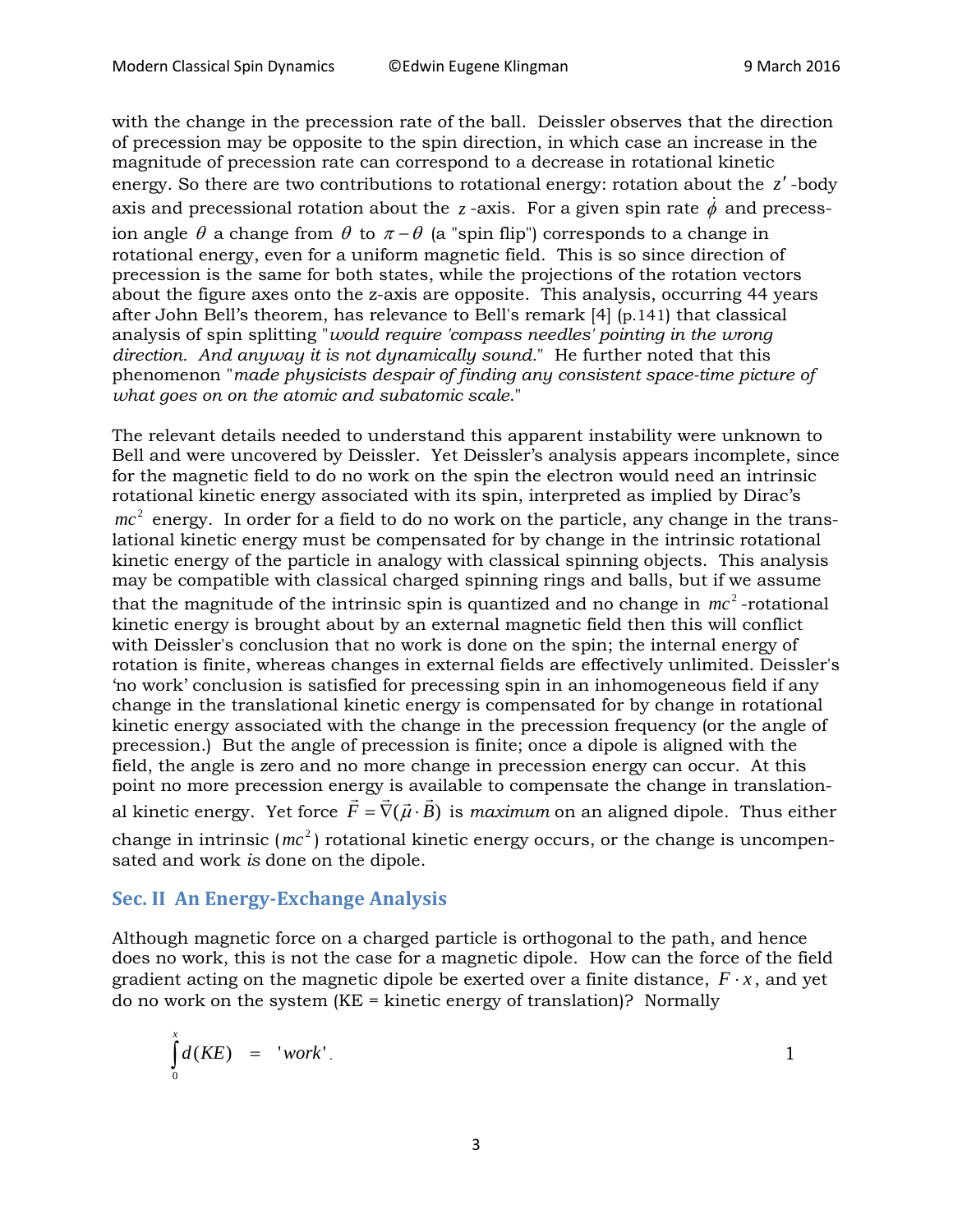The answer is based on the assumption that precession energy (PE) is exchanged with (changed into) kinetic energy (KE) as described in the following *Energy-Exchange theorem.* Assume that the particle is deflected from the *z*-axis ( $x = 0$ ) to a distance *x* from the *z*-axis and that precession energy PE *decreases* to compensate the increase in kinetic energy of translation until the precession energy is exhausted at position *q*.

$$
\int_{0}^{x} d(KE) + \int_{0}^{q} d(PE) = \sum \Delta E = 'work'
$$

To show the energy exchange explicitly we break the kinetic energy integral from 0 to *x* into two integrals, from 0 to *q* and from *q* to *x*:

$$
\int_{0}^{x} d(KE) + \int_{0}^{q} d(PE) = \underbrace{\int_{0}^{q} d(KE) + \int_{0}^{q} d(PE)}_{NO\ WORK} + \underbrace{\int_{q}^{x} d(KE)}_{WORK} \equiv \Delta E
$$
 3

As work  $(W = \Delta E)$  is defined as the *change in energy*, we observe that no work is done from zero to *q* as the total energy change is zero. After the particle aligns at position *q* (where precession has ended) work is done from *q* to *x*.

In this model no work is done while the spin is in process of alignment with the local field, but, once aligned, the field performs work on the particle. The dynamics (which caused Bell to despair) is even more complicated than Deissler assumed as there are now *two* phases: a phase in which no work is done by the field, due to internal compensation, followed by a phase in which the field performs work on the particle.

In an SG-apparatus, a magnetic moment traverses a non-uniform magnetic field, experiencing a gradient-based deflecting force. Uniform magnetic fields do *not* do work on particles, and inhomogeneous magnetic fields do not do work on a *spin-less atom*, but analysis of a quasi-particle defined by electron spin, local magnetic field, and precession energy shows that spin models of particles in an inhomogeneous field will *exchange energy between local energy modes* to compensate for changes in the local field. We are thus motivated to describe the energy transfers between eigenmodes, in which case an *Energy-Exchange theorem* is basic [12][13]:

## **The Energy-Exchange theorem –**

*If a physical system possesses two energy modes,*  $M_0$ ,  $M_1$ , *coupled to a common variable* θ *, and energies of the modes are not separated by a quantum gap*   $\Delta \varepsilon > 0$ , then if the common variable changes,  $d\theta/dt \neq 0$ , the modes will *exchange energy.*

Assume that total energy is  $\varepsilon = \varepsilon_0 + \varepsilon_1$  when  $H_i | \psi \rangle = \varepsilon_i | \psi \rangle$  and that total energy  $H = H_0 + H_1$  is conserved: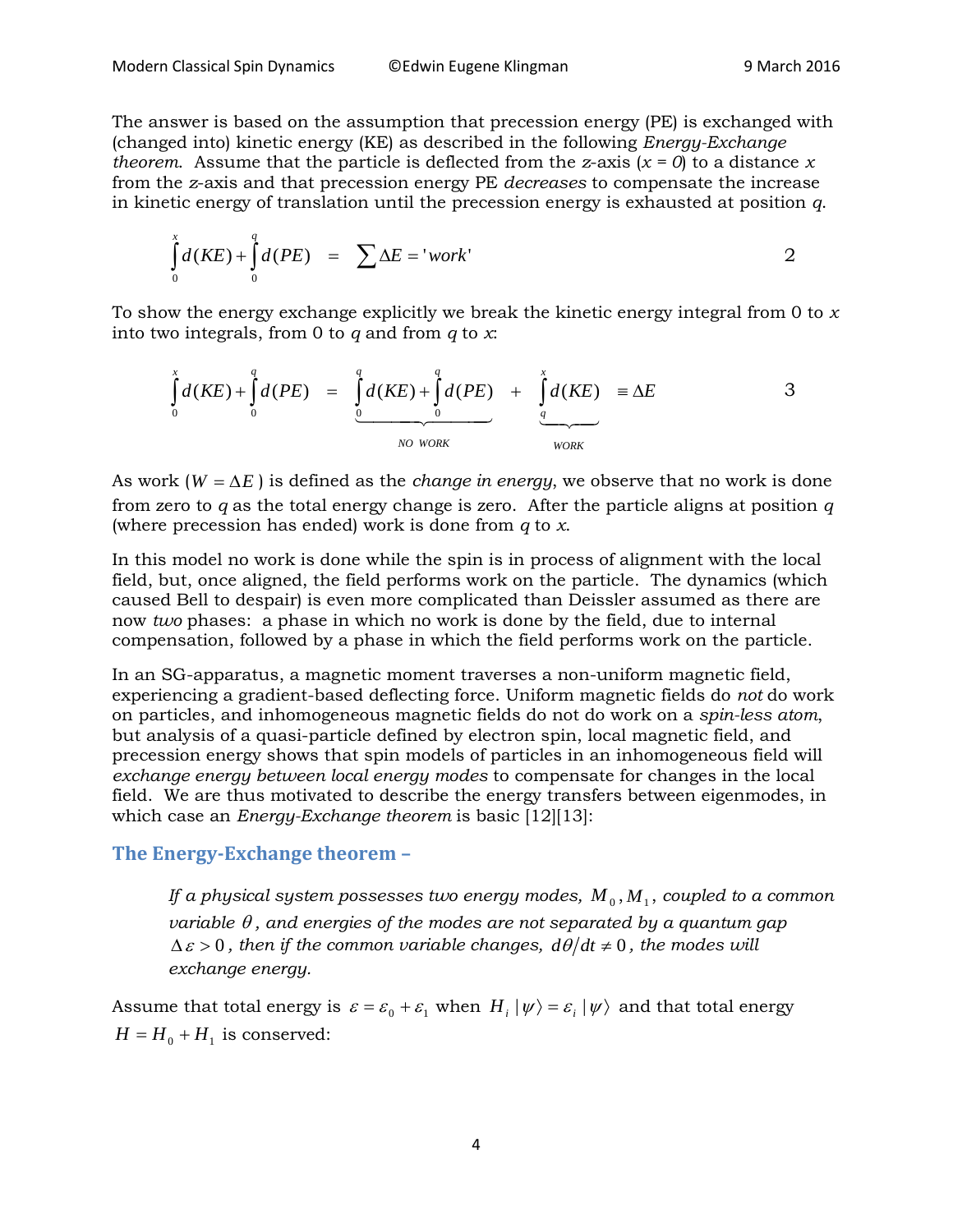$$
\frac{dH}{dt} = 0 \Rightarrow \frac{dH_0}{dt} + \frac{dH_1}{dt} = 0 \Rightarrow \frac{dH_0}{d\theta} \frac{d\theta}{dt} + \frac{dH_1}{d\theta} \frac{d\theta}{dt} = 0 \Rightarrow \left(\frac{dH_0}{d\theta} + \frac{dH_1}{d\theta}\right) \frac{d\theta}{dt} = 0 \qquad 4
$$

Since 
$$
d\theta/dt \neq 0
$$
 then 
$$
\frac{dH_0}{d\theta} = -\frac{dH_1}{d\theta}
$$

and energy flows between mode  $M_0$  and  $M_1$ . QED

We apply this principle to the Stern-Gerlach experiment as follows. A neutral silver we apply this principle to the stern-deriator experiment as follows. A heutral siver<br>atom enters the field with *z*-axis momentum and its intrinsic magnetic moment  $\vec{\mu}$  at angle  $\theta$  to the local B-field in the *x*-direction. The force of the *x*-directed field gradient  $\vec{F} = \vec{\nabla}(\vec{\mu} \cdot \vec{B})$  accelerates the particle in the *x*-direction while making no change to the initial *z*-momentum. The change in kinetic energy due to particle acceleration is compensated by the precession energy in order to conserve local energy:  $E_{in} = E_{out}$ .

$$
-\vec{\mu} \cdot \vec{B} = m v_x^2 / 2 - |\vec{\mu}| |\vec{B}|
$$

where the *z*-momentum energy has been canceled for both sides. The change in translational kinetic energy,  $\left. m v_{_X}^2 \middle/ 2 \right.$  is thus

$$
mv_x^2/2 = \mu B (1 - \cos \theta) , \qquad \qquad 7
$$

where  $\mu = |\vec{\mu}|$ ,  $B = |\vec{B}|$ . Applying the constant acceleration formula,  $v_f^2 = v_i^2 + 2ax$ , as an approximation, yields

$$
m(ax) \approx \mu B (1 - \cos \theta) \tag{8}
$$

and hence an approximate  $\theta$ -dependent component of deflection

$$
x = \frac{\mu}{ma} \left( 1 - \cos \theta \right).
$$

The distance  $x = x(1)$  is the amount of deflection from the z-axis that a particle with initial angle of precession  $\theta$  experiences when the particle becomes aligned with the local field. The relation  $x = f(\theta)$  is such that the deflection x is determined by *initial* angle θ as well as field strength and field gradient. The *Energy-Exchange Principle* constrains local dynamics until locally available energy is exhausted. A quasi-particle with internal degrees of freedom traversing a non-uniform field locally conserves energy over its N-degrees-of-freedom. A precessing, translating, magnetic moment has two such degrees of freedom, but finite compensation mechanisms, when exhausted, can no longer accommodate changes in the local field. At such time the local gradient begins delivering power. So a local field gradient will not impart energy as work to the quasi-particle, either atom or precessing spin, *until* precession energy has been converted to deflection energy. If precession energy vanishes  $(\theta = 0)$  the local gradient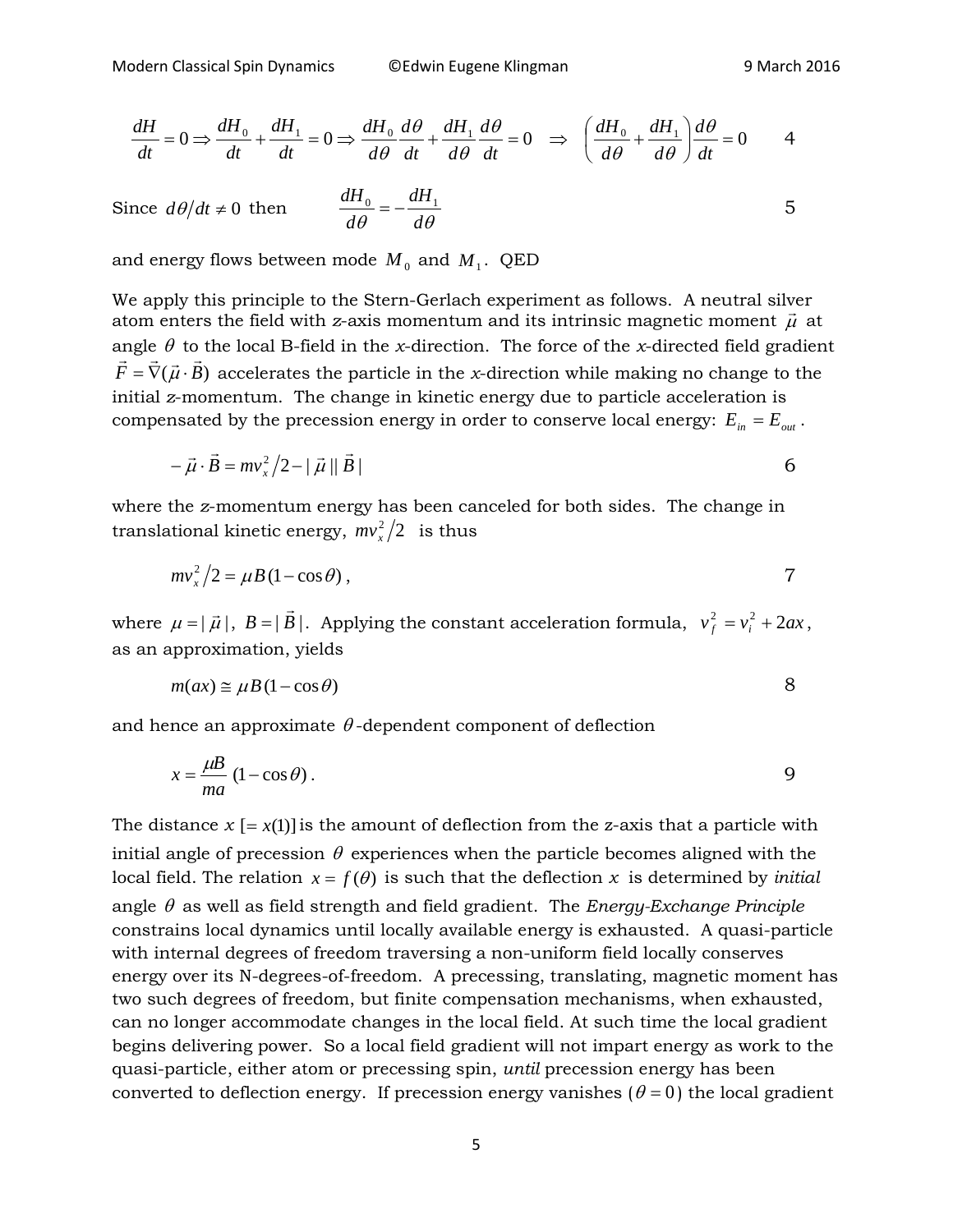drives the translation of the particle. When the *precession-battery* is drained the field takes over. Navasques and Popescu perform a similar analysis for photons [14].

#### **Sec. III A Small Angle Approximation**

Consider the maximum deflection,  $x(3)$ , an incoming aligned particle  $(\theta = 0)$  would experience. For an incoming moment with initial angle  $\theta$  the precession energy will be exchanged until the moment is aligned at  $z(1)$ ; deflection at this point is  $x(1)$ . From  $z(1)$  to  $z(2) = L$  the aligned particle experiences the maximum force of the field gradient, and is deflected to  $x(2)$ . Since  $x(3) \ge x(2) \ge x(1)$  we examine the small angle approximation  $x(2) \approx x(3) - x(1)$ . From the distance formula we see that





Fig 1. Conceptual diagram of key transition points:  $x(0)$  is initial entry to the SG magnetic field, with arbitrary initial orientation.  $x(1)$  is the deflection at which the spin is aligned with the local field.  $x(2)$  is the deflection when the particle exits the field.  $x(3)$  is the maximum possible deflection, which occurs when the particle is aligned with the field upon entry.

Distance  $x = x(2) - x(1)$  is the vertical displacement of the aligned particle, so

$$
\nabla(\mu B)[x(2) - x(1)] = \frac{mv_x^2(2)}{2} - \frac{mv_x^2(1)}{2}
$$
 11

and from energy-exchange we derived  $mv_x^2(1)/2 = \mu B(1 - \cos \theta)$ . When a dipole aligns with the local field there is no longer  $\theta$ -dependence; the kinetic energy of deflection depends only on the strength of the field, the gradient, the distance traveled, and  $mv<sub>r</sub>$ .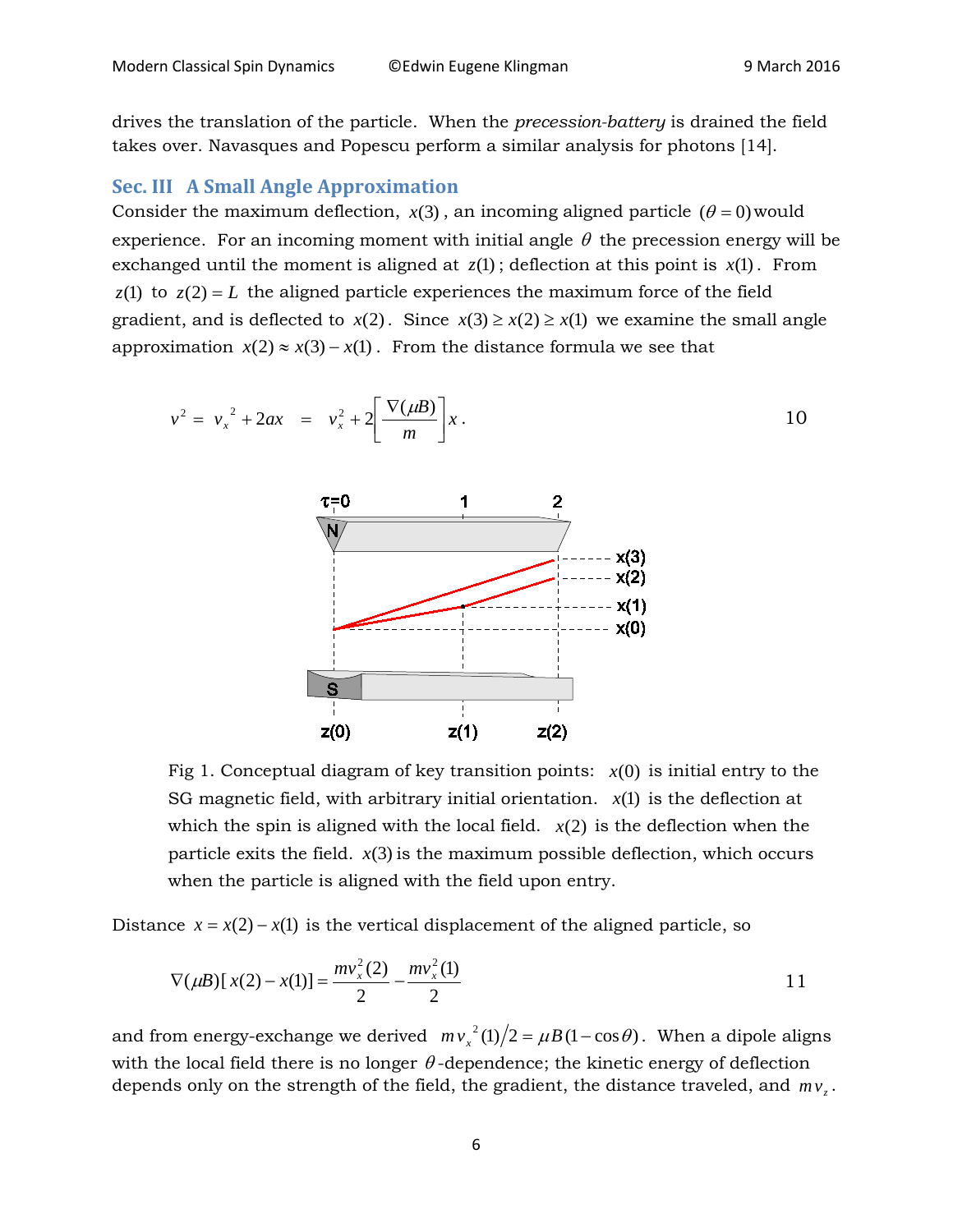For incoming aligned particles the outgoing vertical velocity is  $v = \nabla(\mu B)(L/mv)$  so for small incoming angles we have  $v \approx \nabla(\mu B) (L/mv)$ . The vertical distance *x*(3) traversed by the incoming aligned particle is given by

$$
x(3) = \frac{\nabla(\mu B)}{2m} \left(\frac{L}{v_z}\right)^2 \qquad \Rightarrow \quad x(2) \approx \frac{\nabla(\mu B)}{2m} \left(\frac{L}{v_z}\right)^2 - x(1) \ . \tag{12}
$$

Rewriting equation (11) as

$$
[x(2) - x(1)] = \frac{mv^{2}(2)}{2\nabla(\mu B)} - \frac{\mu}{\nabla(\mu B)}(1 - \cos\theta)
$$
 13

and recognizing that as initial angle  $\theta \to 0$  we have  $x(1) \to 0$  and  $x(2) \to x(3)$ , we see that, for small angles (compatible with equation 9)

$$
x(1) \approx \frac{\mu}{\nabla(\mu B)} (1 - \cos \theta). \tag{14}
$$

Thus we derive, for small incoming angles [based on  $x(2) \approx x(3) - x(1)$ ]

$$
x(2) \approx \frac{\nabla(\mu B)}{2m} \left(\frac{L}{v_z}\right)^2 - \frac{\mu B}{\nabla(\mu B)} (1 - \cos \theta). \tag{15}
$$

For any specific Stern-Gerlach experiment the  $x(3)$  terms are constants so we can choose them by design such that  $x(2) \approx K - K_1 (1 - \cos \theta)$  where  $K_1 = \mu B / \nabla(\mu B)$ . Approximating the constant *K* as the sum of two constants  $K = K_0 + K_1$  we obtain

$$
x(2) = K_0 + K_1 \cos \theta, \qquad 16
$$

which is a formal Stern-Gerlach deflection for small initial angle of precession. This  $\theta$ dependent value of deflection for our classical model generalizes the SG experiment in a relatively geometry independent manner. The actual deflection of course depends upon the geometric scale aspects of the problem in terms of length of travel, strength of field, strength of gradient and initial momentum of the dipole, in addition to the initial angle the dipole makes with the local field.

Normalizing  $\mu B/\nabla(\mu B) \rightarrow \pm 1$  and choosing  $K_0$  we now simplify the deflection formula:

$$
x(\theta) = +1 + \cos \theta \qquad \theta < \pi/2
$$
  
\n
$$
x(\theta) = -1 - \cos \theta \qquad \theta > \pi/2
$$

Theoretical physics is all about writing down models to describe the behaviors of particular systems in the Universe [15]. The above energy-exchange-based formula (17) produces Stern-Gerlach model data. We calculate the deflection *x* for 1000 random angles and overlay this (red) data on the real data from the iconic postcard that Stern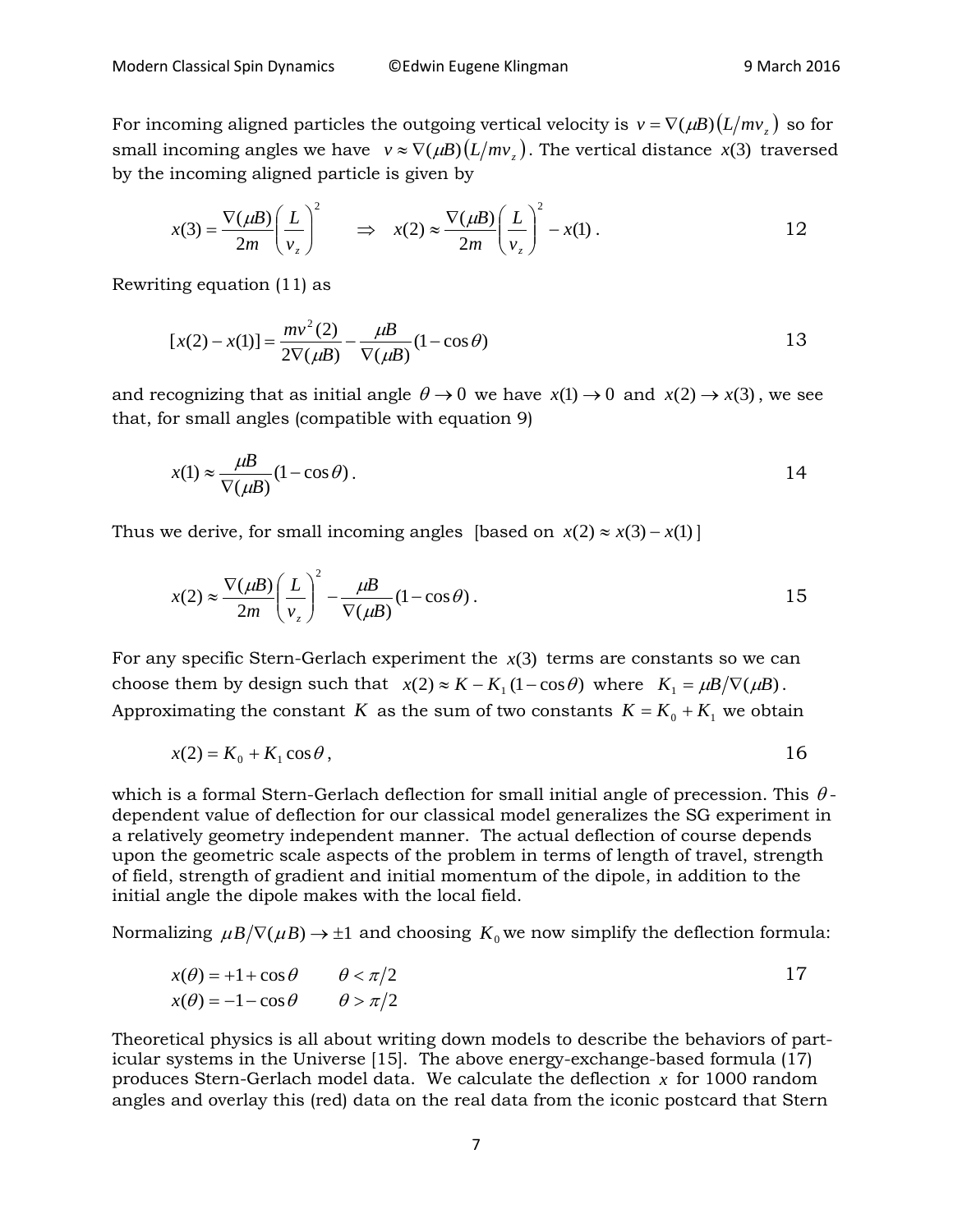and Gerlach sent to Bohr announcing their discovery of the spin-dependent 'splitting' as shown in fig 2. The asymmetry in the real data is explained later.



Fig 2. Simulated deflection (red) data points for random initial orientations of the spin are overlaid on the (appropriately scaled) image of the iconic 'postcard' data Stern and Gerlach sent to Bohr. The simulated vertical deflection data is spread horizontally merely to show the essentially random distribution. The horizontal spread of simulated data has no other meaning here.

#### **Rate of change of precession**

An unanswered question concerning a dipole in an inhomogeneous magnetic field is the rate at which the angle of precession changes. Specifically, how long does it take for the angle of precession to reach zero, i.e., for the dipole to align with the local field. In one sense it doesn't really matter, as long as it's not instantaneous; the rate is a matter of geometry and field strength and strength of gradient. If the alignment were instantaneous, the entire travel through the Stern-Gerlach device would experience the maximum force and the deflection would be to one spot, regardless of the initial angle. This would correspond to Bell's model; the deflection measurements would yield  $\pm 1$ . But a finite decay time is angle dependent and the spread of deflection is a function of the initial angle. Absent means of calculating the decay rate of the precession angle to determine the time of alignment, the question *is* answerable experimentally. In fact the original Stern-Gerlach data on the iconic postcard exhibits the spread of deflections expected from energy exchange [16].

In the Stern-Gerlach apparatus the mass of the silver atom has little or nothing to do with the precession, whether viewed as precession angle  $\theta$  or precession frequency  $\omega$ . From *the Energy-Exchange theorem* we conclude that precession energy is exchanged From the Energy-Exenting theorem we conclude that precession energy is exentinged<br>with kinetic energy of translation, and the particle is accelerated by force  $\vec{F} = \vec{\nabla}(\vec{\mu} \cdot \vec{B})$ . Based on an energy conservation approach  $[E_{in} = E_{out}]$  we derived

$$
mv_x^2/2 = \mu B (1 - \cos \theta) \tag{18}
$$

where velocity  $v_x$  is the velocity in the direction of the gradient (all other components being unchanged) and the angle  $\theta$  is the initial angle that the dipole makes with the local magnetic field,  $B$  . If we assume spin changes from initial angle  $\theta$  to alignment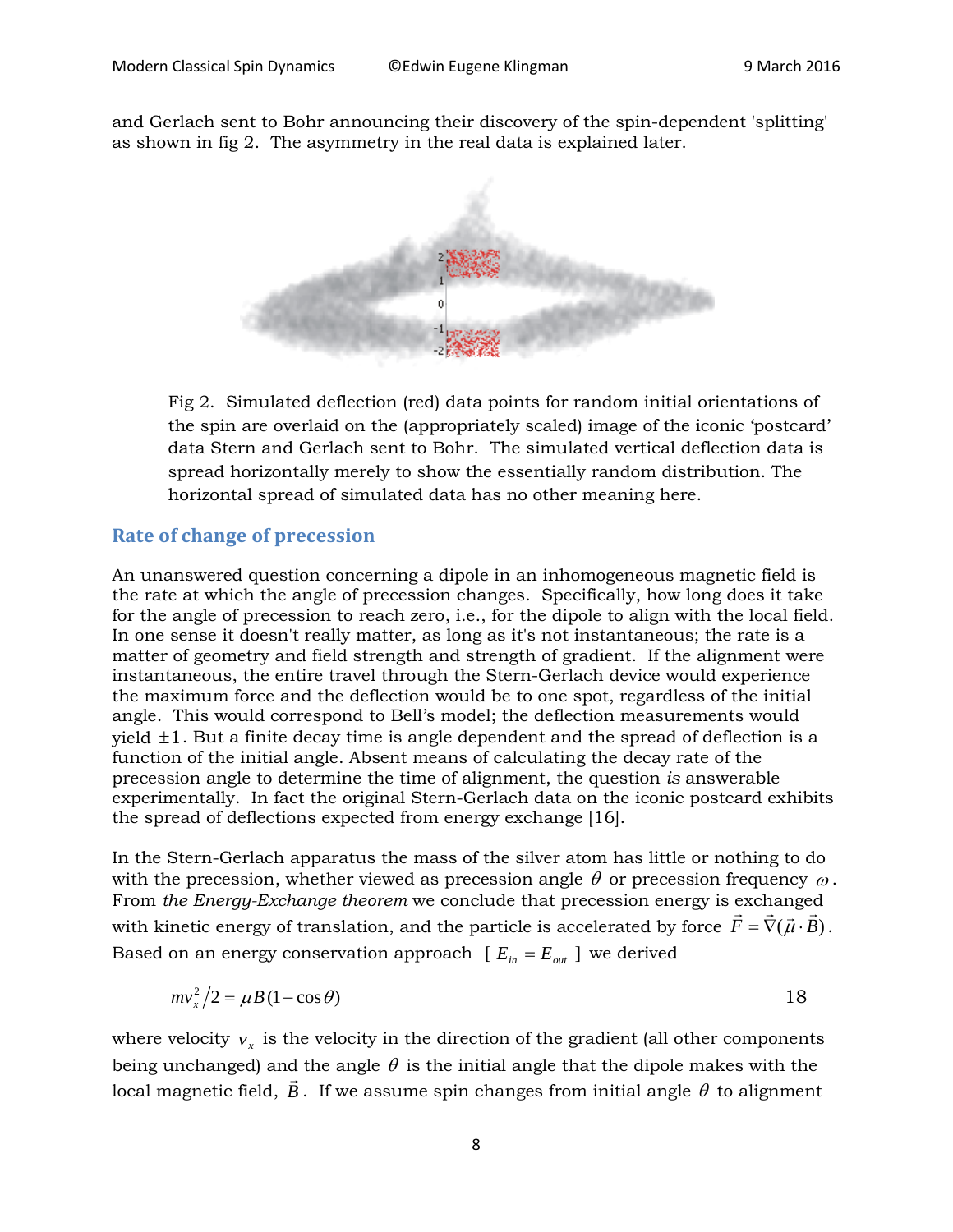$(\theta = 0)$  instantaneously, this implies that the acceleration is infinite, as it would take no time at all to accelerate from  $v_r = 0$  to  $v_r = \sqrt{[2\mu B/m](1-\cos\theta)}$ . This is physically unrealistic so we conclude that while the rate of precession may be independent of the particle mass, the rate of acceleration is not. Since  $F = m\vec{a} = \nabla(\vec{\mu} \cdot B)$  $\vec{F} = m\vec{a} = \vec{\nabla}(\vec{\mu} \cdot \vec{B})$  and  $\vec{a} = \vec{\nabla}(\vec{\mu} \cdot \vec{B})/m$ acceleration is a function of the gradient of the B-field, the angle of precession, and the mass of the particle.

#### **Sec. IV From 'Path Integral' to 'Path'**

We focus on *initial and final states of spin*. Quantum 'weirdness' has a long history. Bohr and Heisenberg, based on 'seeing-is-believing', refused to grant 'physical reality' to non-measurable entities. This effectively eliminates 'trajectories', and despite the passage of almost a century, metaphysical concepts underlying quantum mechanics still retain a positivist influence. The goal of our classical model is to retain as much compatibility with quantum mechanics as possible. So to address the aspect that most distinguishes quantum mechanics from classical mechanics, I focus on two *visible* states; *prepared input*, and *measured output*. The Bohr-Heisenberg Copenhagen School rejects the idea of classical-type trajectories, so we avoid assuming continuum  $\theta(t)$  and instead consider an *ensemble of various initial states* to derive the differential equations that apply. The physics of a magnetic moment in an inhomogeneous field is

not simple. When one attempts to bear in mind and address quantum interpretations of the behavior it becomes decidedly less simple (see Appendix).



Fig 3. Schematic diagram illustrating that only the *start* and *finish* states are known; the paths are unknown. The Energy-Exchange model is applied to these endpoints to derive the equations of motion describing the actual paths.

The *Energy-Exchange theorem* describes the dynamics of multi-mode energy exchange. The start and finish states are specified as seen in fig 3. We use this to extract the intermediate dynamics. To approach a path-function we first consider two arbitrary angles  $\phi$  and  $\theta$ , and calculate the distance between their respective endpoints by subtracting the  $\theta$ -dynamics from the  $\phi$ -dynamics. We next bring the points together, only an infinitesimal distance apart, such that  $\phi = \theta - d\theta$ . We then use this relation to refine the dynamics along the spin path. Both  $\theta(t)$  and  $\phi(t)$  are variables that define starting points on the path from  $\phi(0)$  and  $\theta(0)$  to  $\phi(t) = 0$  and  $\theta(t) = 0$ . We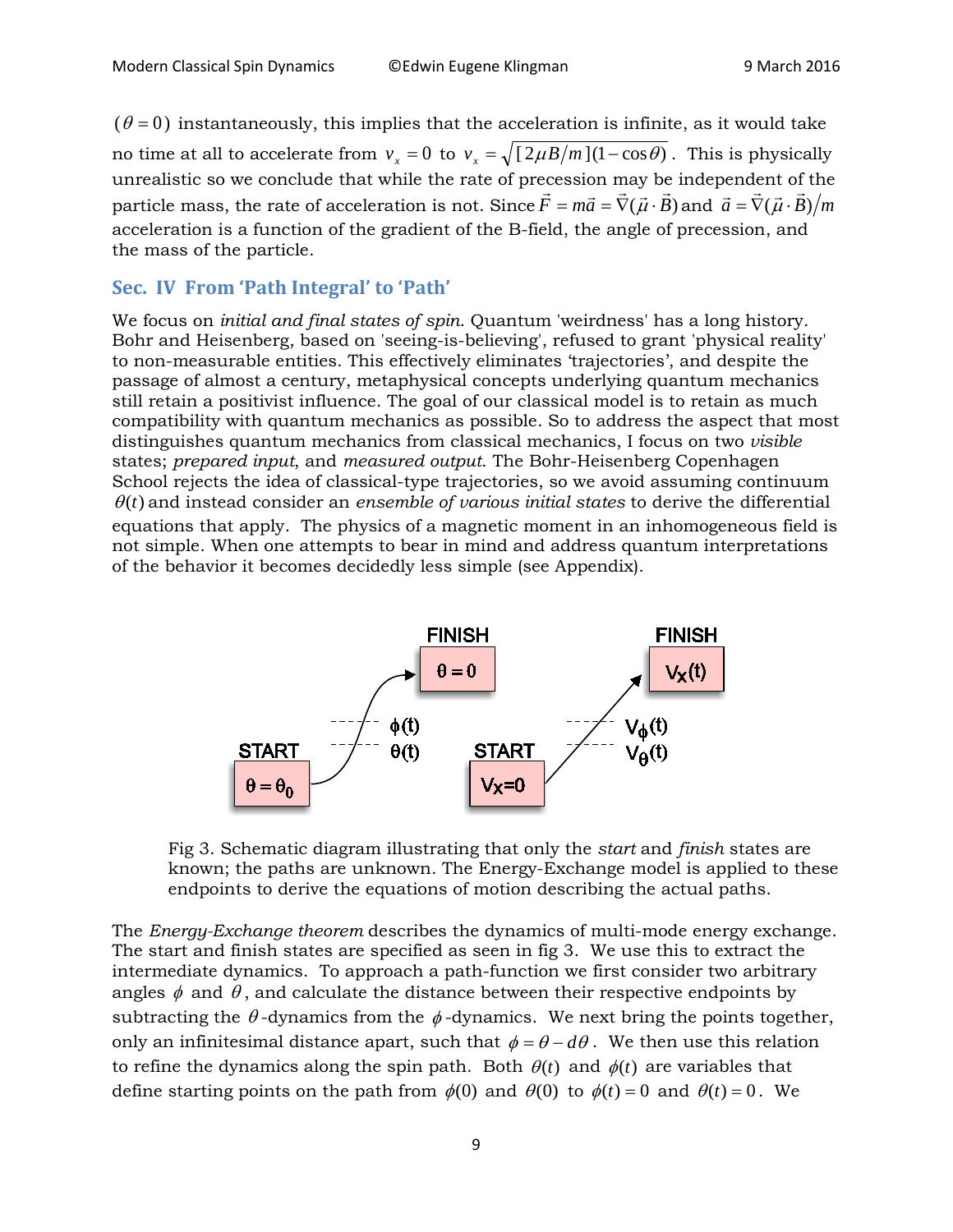apply the *Energy-Exchange* approach which assumes initial angle  $\theta$  and final alignment  $\theta = 0$ . We would like to generalize the treatment to handle variable  $\theta$ , ideally as a function of time. We begin by analyzing energy exchange for two different angles  $\theta$  and  $\phi$ :

$$
\frac{1}{2}mv_{\phi}^2 = \mu B(1 - \cos\phi) \tag{19}
$$

$$
\frac{1}{2}mv_{\theta}^{2} = \mu B(1 - \cos \theta)
$$

The difference is

$$
\frac{1}{2}m[v_{\phi}^{2} - v_{\theta}^{2}] = -\mu B(\cos\phi - \cos\theta). \tag{21}
$$

Assume that precession angle  $\phi$  differs infinitesimally from  $\theta$ :

$$
\phi = \theta - d\theta \tag{22}
$$

so the corresponding equation becomes

$$
\frac{1}{2}m[v_{\phi}^2 - v_{\theta}^2] = 2\mu B \sin\left(\frac{2\theta}{2}\right) \sin\left(\frac{-d\theta}{2}\right)
$$

But  $\sin\left(\frac{-d\theta}{2}\right) = -\frac{d\theta}{2}$  $\setminus$  $\left(\frac{-d\theta}{2}\right) = -\frac{d\theta}{2}$ , therefore  $\frac{1}{2}m[v_{\phi}^2 - v_{\theta}^2] = -\mu B \sin \theta d\theta$  $\frac{1}{2} m [v_{\phi}^2 - v_{\phi}^2] = -\mu B \sin \theta d\theta$  for  $d\theta > 0$ . That is, for

increasing precession angle the translation energy decreases. The physical process is instead such that when the precession angle decreases  $(d\theta < 0)$  the particle velocity increases. So we can formulate  $v_{\phi}$  for positive  $d\theta$  based on the fact that  $dv/d\theta$  is negative (where *v* is velocity in vertical direction):

$$
v_{\phi} = v(\theta + d\theta) = v(\theta) + \frac{dv}{d\theta} d\theta \implies v_{\phi}^{2} = [v(\theta) + \frac{dv}{d\theta} d\theta]^{2}, \qquad (24)
$$

and

$$
[v_{\phi}^{2} - v_{\theta}^{2}] = +2v(\theta)\frac{dv}{d\theta}d\theta \implies \frac{1}{2}m[2v(\theta)\frac{dv}{d\theta}d\theta] = -\mu B\sin\theta d\theta
$$

so

$$
mv\frac{dv}{d\theta} = -\mu B \sin \theta \qquad \Rightarrow \qquad \underbrace{mv\,dv}_{FINI} = -\mu B \sin \theta \, d\theta}_{NIT}.
$$

This is the key equation derived from the analysis of the two angles. We now integrate from arbitrary initial angle  $\theta$  to final alignment  $(\theta \rightarrow 0)$ :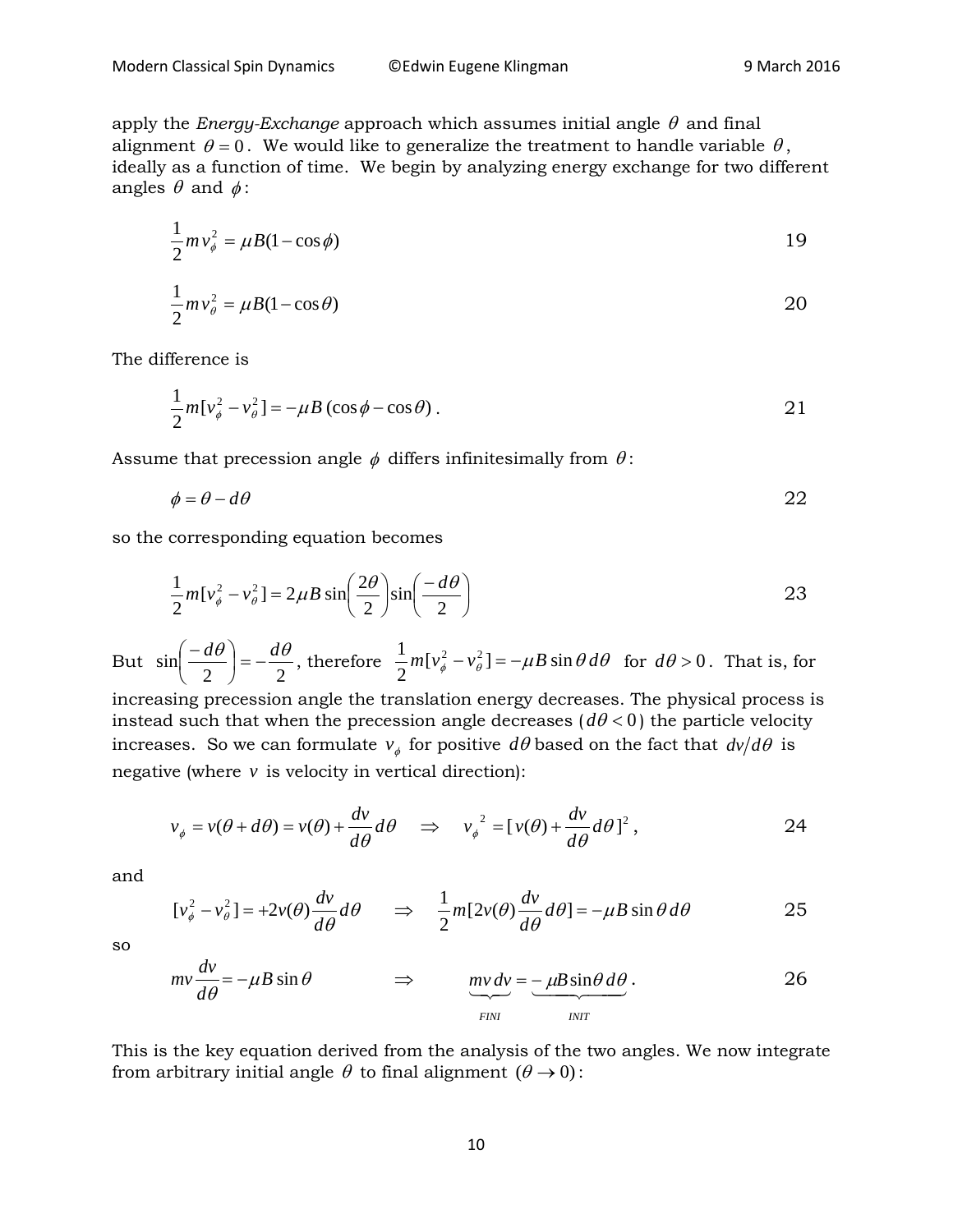$$
\int_{v(\theta)=0}^{v} mv dv = -\mu B \int_{\theta}^{0} \sin \theta d\theta
$$
 27

We recover the energy exchange result we started with, which is a good sign [17]:

$$
mv^2/2\Big|_0^v = -\mu B(-\cos\theta)\Big|_\theta^0 \qquad \Rightarrow \quad mv^2/2 = \mu B (1-\cos\theta). \tag{28}
$$

Thus, beginning with the relation of *final velocity* to *initial angle*, we used an ensemble of all angles to treat two angles that differed infinitesimally. The resultant differential equation in terms of variable  $\nu$  and variable  $\theta$  yield the correct endpoint results for initial  $\theta$  and final  $\nu$ . We are thus encouraged to investigate further using standard treatment of variables, including the time dependence of the precession angle. We first note the relevant dependencies:

$$
v(x, \theta, t), B(x), x(t), \theta(t).
$$

Based on these dependencies we take the derivatives of  $mv^2/2 = \mu B (1 - \cos \theta)$ . The first derivative with respect to  $\theta$  yields

$$
mv\frac{dv}{d\theta} = \mu B \sin \theta.
$$

This is the correct mathematical result, but it conflicts with the relation we just derived and checked. The problem is that the default calculus interpretation of  $dv/d\theta$ is positive, while physically we know that  $dv/d\theta < 0$ . Therefore we *make the sign explicit* and recover our key equation in the standard interpretation:

$$
mv\frac{dv}{d\theta} = -\mu B\sin\theta.
$$

We next take the derivative of translational energy with respect to deflection *x*:

$$
mv\frac{dv}{dx} = \mu \frac{\partial B}{\partial x} (1 - \cos \theta)
$$
 31

The velocity *dv* is positive with respect to displacement *dx* so this derivative appears to be correct. Finally, we take the time derivative of the energy exchange equation to obtain:

$$
mv\frac{dv}{dt} = \mu \frac{\partial B}{\partial x}\frac{dx}{dt}(1 - \cos\theta) + \mu B \sin\theta \frac{d\theta}{dt}.
$$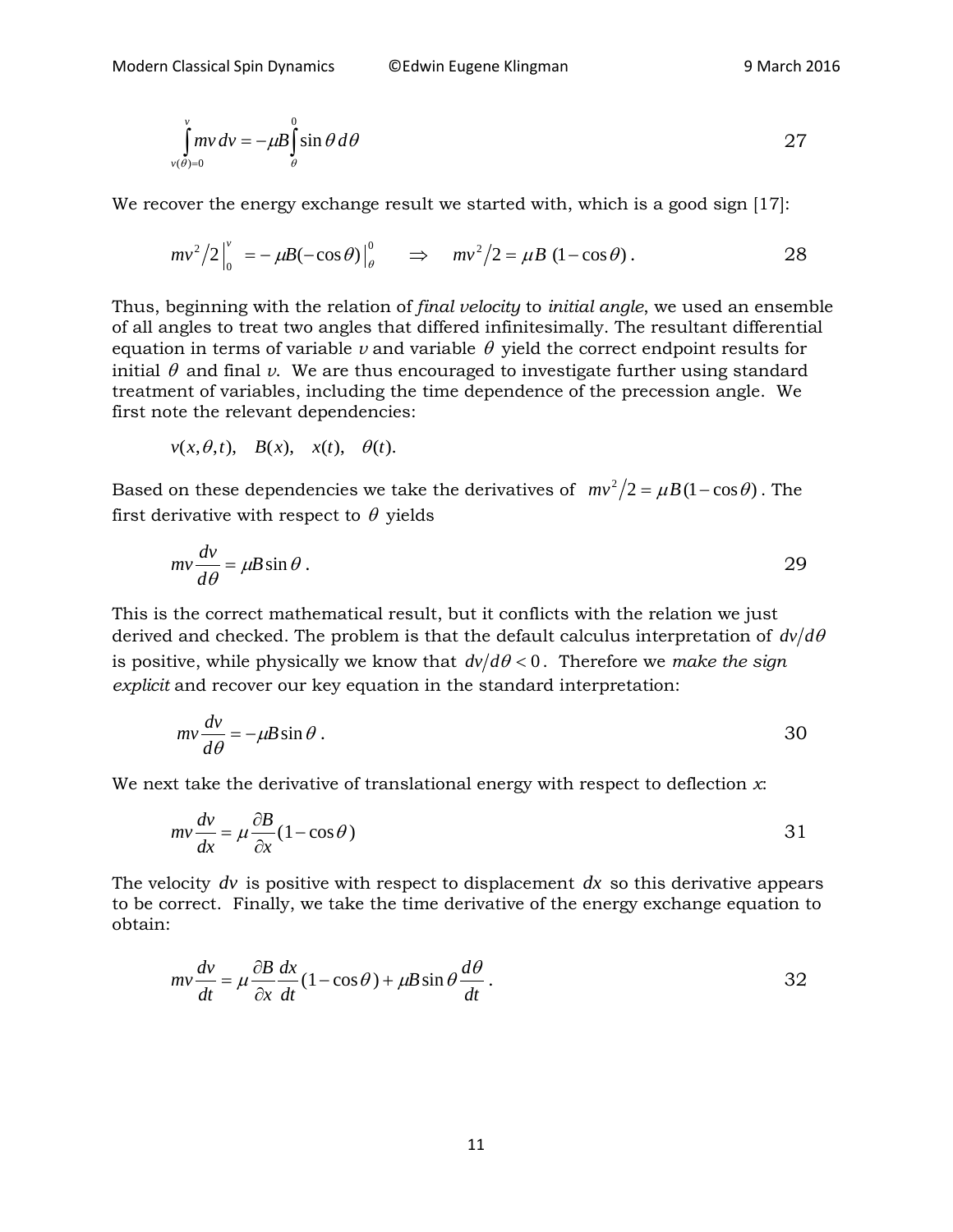#### **Sec. V Precession Decay Rate**

From eqn (32) we can solve for the rate of change of the precession angle,  $d\theta/dt$ . To proceed we note that  $dx/dt = v$  and *x B m*  $dv/dt = a$ ∂  $=a=\frac{\mu}{2}\frac{\partial B}{\partial \theta}$ , hence

$$
\left(\frac{\mu}{m}\right)mv\frac{\partial B}{\partial x} = \mu v \frac{\partial B}{\partial x}(1 - \cos \theta) + \mu B \sin \theta \frac{d\theta}{dt}
$$

or

$$
\mu v \frac{\partial B}{\partial x} - \mu v \frac{\partial B}{\partial x} = -\mu v \frac{\partial B}{\partial x} \cos \theta + \mu B \sin \theta \frac{d\theta}{dt} = 0
$$

Thus

$$
\frac{d\theta}{dt} = \left(\frac{v}{B}\right) \left(\frac{\partial B}{\partial x}\right) \left(\frac{\cos\theta}{\sin\theta}\right).
$$

Once again we are faced with a default calculus positive interpretation of a physical phenomenon that is negative:  $d\theta/dt < 0$ . We again make the sign explicit as follows:

$$
\frac{d\theta}{dt} = -\left(\frac{v}{B}\right) \left(\frac{\partial B}{\partial x}\right) \left(\frac{\cos\theta}{\sin\theta}\right).
$$

*This is the precession decay rate*. To simplify it we can derive the maximum value of the velocity. We ask for the angle corresponding to maximum energy by taking the derivative of the energy and setting it equal to zero:

$$
\frac{d}{d\theta} \left[ \frac{1}{2} m v^2 \right] = \frac{d}{d\theta} \left[ \mu B (1 - \cos \theta) \right] = 0 \rightarrow \left[ \mu B \sin \theta \right] = 0 \Rightarrow \theta = 0. \quad 37
$$

That is, maximum energy of translation occurs when  $\theta = 0$ . For fixed particle mass this corresponds to maximum velocity  $v$ , thus the maximum velocities occur for small angles  $\theta$ . Substituting the small angle relation  $\cos \theta \approx 1-\theta^2/2 \cdots$  into energy equation

$$
mv^{2}/2 = \mu B (1 - \cos \theta) \qquad \xrightarrow{\theta \to 0} \qquad mv^{2} = \underbrace{\mu B \theta^{2}}_{\text{FINI}} \qquad \qquad 38
$$

and setting  $k = \sqrt{\mu/m}$  we obtain

$$
v \approx k\sqrt{B}\,\theta \sim k\sqrt{B}\sin\theta. \tag{39}
$$

Substituting this approximate value into the derivation of  $d\theta/dt$  we obtain

$$
\frac{d\theta}{dt} \approx -\frac{k}{\sqrt{B}} \frac{\partial B}{\partial x} \cos \theta.
$$

For small angle  $\theta$  we use  $\cos \theta \sim 1$  to obtain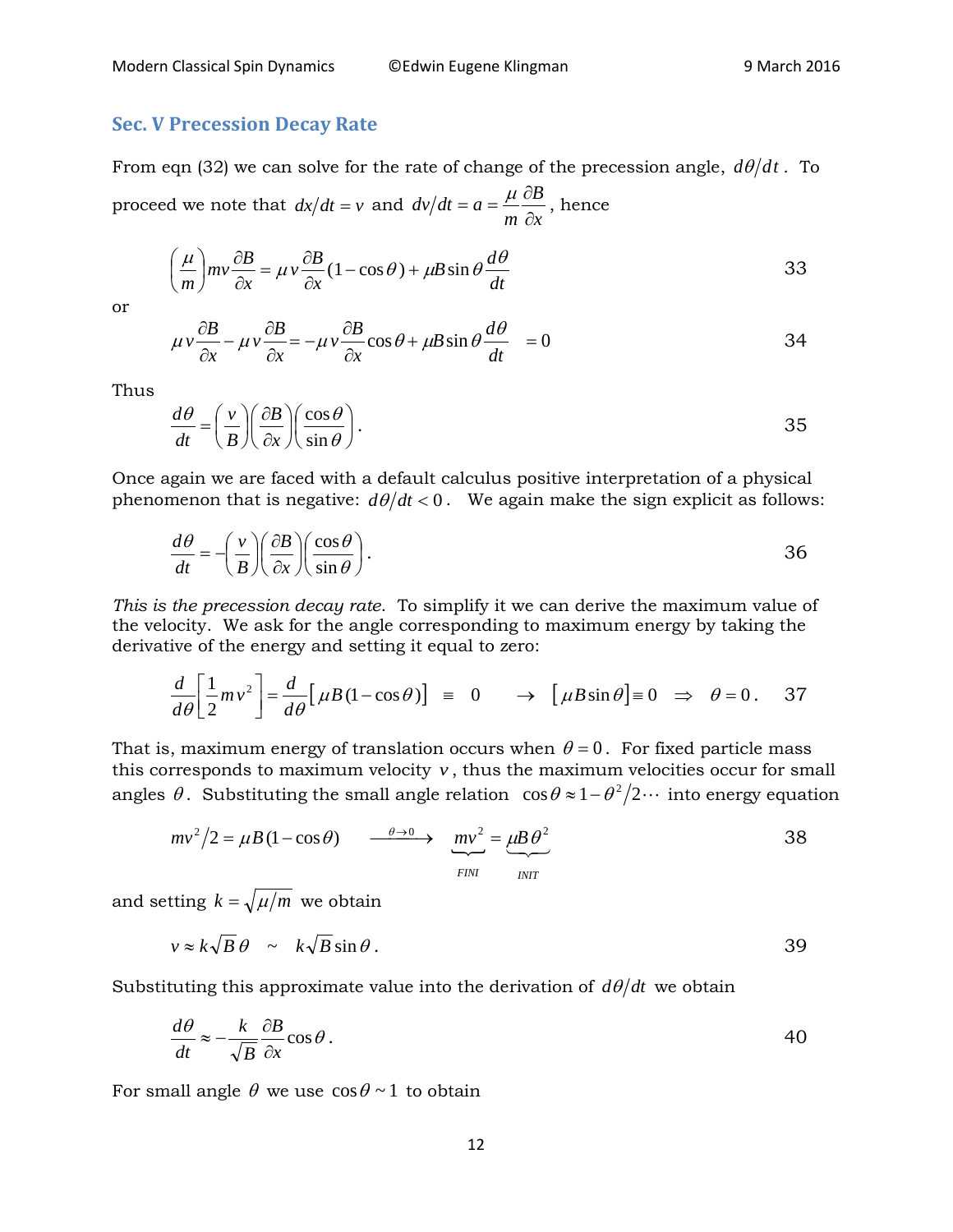$$
\frac{d\theta}{dt} \approx -\frac{k}{\sqrt{B}} \frac{\partial B}{\partial x} \qquad \Rightarrow \qquad \frac{d\theta}{dt} = -2k \frac{\partial \sqrt{B}}{\partial x}.
$$

From this small angle approximation we observe that the *decay rate increases as the gradient increases*; the rate at which a particle will align with the local field increases as the particle moves into the stronger field region.

We began by asking how quickly the dipole aligns with the local field in the Stern-Gerlach experiment, noting that, if alignment were instantaneous, then all particles would immediately experience the maximum force and would be deflected to the maximum position, effectively agreeing with Bell's assigning all measurements to  $\pm 1$ . This immediate alignment would in some way correspond to the quantum mechanical 'collapse of the wave function'. Instead, we find that the decay of precession angle  $\theta$ is given by equation (41).

This decay dynamic yields a *new physical result* so it is desirable to check it. Let us reexamine our key difference equation:

$$
\frac{1}{2}m[v_{\phi}^2 - v_{\theta}^2] = -\mu B \sin \theta d\theta.
$$

The first term clearly resembles the distance formula  $v_f^2 = v_i^2 + 2ax$  where  $v_f$  is the final velocity,  $v_i$  is the initial velocity,  $a$  is the acceleration and  $x$  is the distance traveled, so we can replace  $v^2_{\phi} - v^2_{\theta}$  by  $2ax$ . When the velocity corresponds to the differential  $\phi - \theta = -d\theta$ , the distance *x* is the differential *dx* traveled by the particle as it varies from precession angle  $\theta$  to angle  $\theta - d\theta$ .

$$
\frac{1}{2}m[v_f^2 - v_i^2] = \frac{1}{2}m[2ax] \Rightarrow ma\,dx = F\,dx \qquad \qquad (=work)
$$

But the force  $F = m\vec{a} = \nabla(\vec{\mu} \cdot \vec{B})$  $\vec{F} = m\vec{a} = \vec{\nabla}(\vec{\mu}\cdot\vec{B}) \,\,\,\text{implies that}\,\,\,\,\vec{a} = \vec{\nabla}(\vec{\mu}\cdot\vec{B})/m\,,\,\,\text{hence}$ 

$$
m\vec{a}\,dx = \vec{\nabla}(\vec{\mu}\cdot\vec{B})\,dx \sim \mu\cos\theta\,\frac{\partial B}{\partial x}\,dx\tag{44}
$$

and so

$$
\mu \cos \theta \frac{\partial B}{\partial x} dx = -\mu B \sin \theta d\theta
$$

or

$$
\frac{d\theta}{dx} = -\left(\frac{1}{B}\right)\frac{\partial B}{\partial x}\left(\frac{\cos\theta}{\sin\theta}\right). \qquad \Rightarrow \tan\theta \,d\theta = -\left(\frac{1}{B}\right)\frac{\partial B}{\partial x}dx \qquad \qquad 46
$$

The negative sign correctly implies that  $\theta$  decreases as deflection *x* increases. But the derivative  $d\theta/dx$  is an artifact, since  $\theta$  is not a direct function of *x*, nor is *x* assumed to be a function of  $\theta$ . Rather, both  $\theta$  and *x* are functions of time. We reformulate  $d\theta/dx$ as *dx dt*  $\frac{d\theta}{dt}$  and so we can multiply  $d\theta/dx$  by velocity *v* to obtain  $d\theta/dt$  , i.e.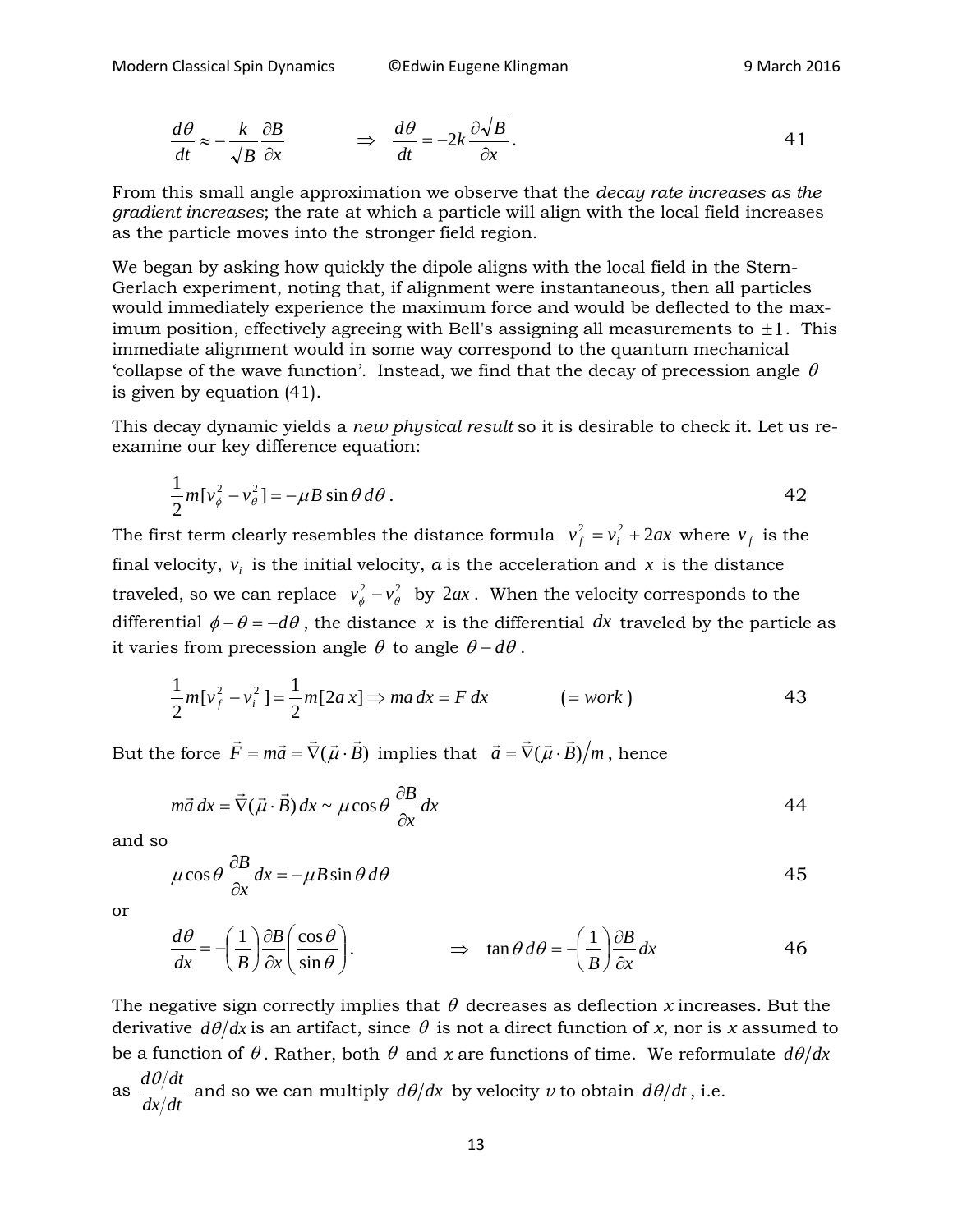$$
\frac{d\theta}{dt} = \frac{d\theta}{dx}\frac{dx}{dt} = v\frac{d\theta}{dx}
$$

where, based on equations (36) and (46), we see that

$$
\frac{d\theta}{dx} = -\left(\frac{1}{B}\right)\frac{\partial B}{\partial x}\left(\frac{\cos\theta}{\sin\theta}\right) \quad \to \quad \frac{d\theta}{dt} = -\left(\frac{v}{B}\right)\left(\frac{\partial B}{\partial x}\right)\left(\frac{\cos\theta}{\sin\theta}\right) \quad \equiv v\frac{d\theta}{dx}.
$$
 QED 48

So *decay of precession is not instantaneous*, and thus does not correspond to "*collapse of the wave function*". Nor does it lead to a single point of deflection that could legitimately be characterized as a +1 measurement (-1 for  $\theta > \pi/2$ ).

Based on the *Energy-Exchange analysis* we have calculated the particle velocity (in the deflection direction) and vertical displacement at the point where the dipole becomes aligned with the local field. We compute the horizontal position at which this alignment occurs via fixed velocity  $v_z$ : we use  $z = v_z \tau$  where  $\tau$  is the time at alignment.

$$
x(1) \approx \frac{\mu}{\mu \sqrt{B}} (1 - \cos \theta), \quad v_x^2 = \frac{2\mu}{m} (1 - \cos \theta), \quad z = v_z \tau, \quad \frac{d\theta}{dt} = -\frac{k}{\sqrt{B}} \frac{\partial B}{\partial x}.
$$

As both displacement  $x$  and decay  $\dot{\theta}$  depend on the gradient, we must make assumptions about the field gradient. A common assumption is that used by Griffiths [1] p.193

$$
\vec{B}(x, y, z) = (B_0 + \alpha x)\hat{i} - \alpha y\hat{j},
$$

which is chosen to satisfy Maxwell's  $\vec{\nabla} \cdot \vec{B} = 0$ . As we are interested only in the vertical deflection, we assume the particle is initially aligned such that no *y* component force is significant. This allows the useful approximation  $\partial B/\partial x = \alpha$ . Using this we obtain

$$
x(1) \approx \frac{B}{\alpha} (1 - \cos \theta) \,, \qquad v_x = \sqrt{\frac{2 \mu B}{m} (1 - \cos \theta)} \approx \sqrt{\frac{\mu B}{m} \theta^2} = \sqrt{\frac{\mu B}{m}} \theta = k \sqrt{B} \theta \,, \qquad 51
$$

$$
\frac{d\theta}{dt} = -\frac{k}{\sqrt{B}} \frac{\partial B}{\partial x} = -\frac{k\alpha}{\sqrt{B}} \implies t = \left(\frac{\sqrt{B}}{k\alpha}\right)\theta
$$

Interestingly, each of the expressions for  $(x(1), v<sub>r</sub>, t)$  are dependent on  $\theta$ . Thus the  $x(1), z, v_x, v_z$ , and *t* parameters are approximately known when the dipole aligns with the local field, and these parameters allow us to compute the deflection as a function of time using simple distance formula  $x(t) = x(1) + v_x t + at^2/2$ , where the acceleration  $a = F/m = \mu \nabla B/m = k^2 \alpha$  since the force on aligned particles is independent of initial angle  $\theta$ . From this analysis  $\theta$ -dependent paths through Stern-Gerlach apparatus for small angles  $\theta$  [deg] are seen in fig 4; dotted curves begin at points  $(x(1), z(1))$ . Shaded areas represent regions in which spin is aligning with the local field, while dotted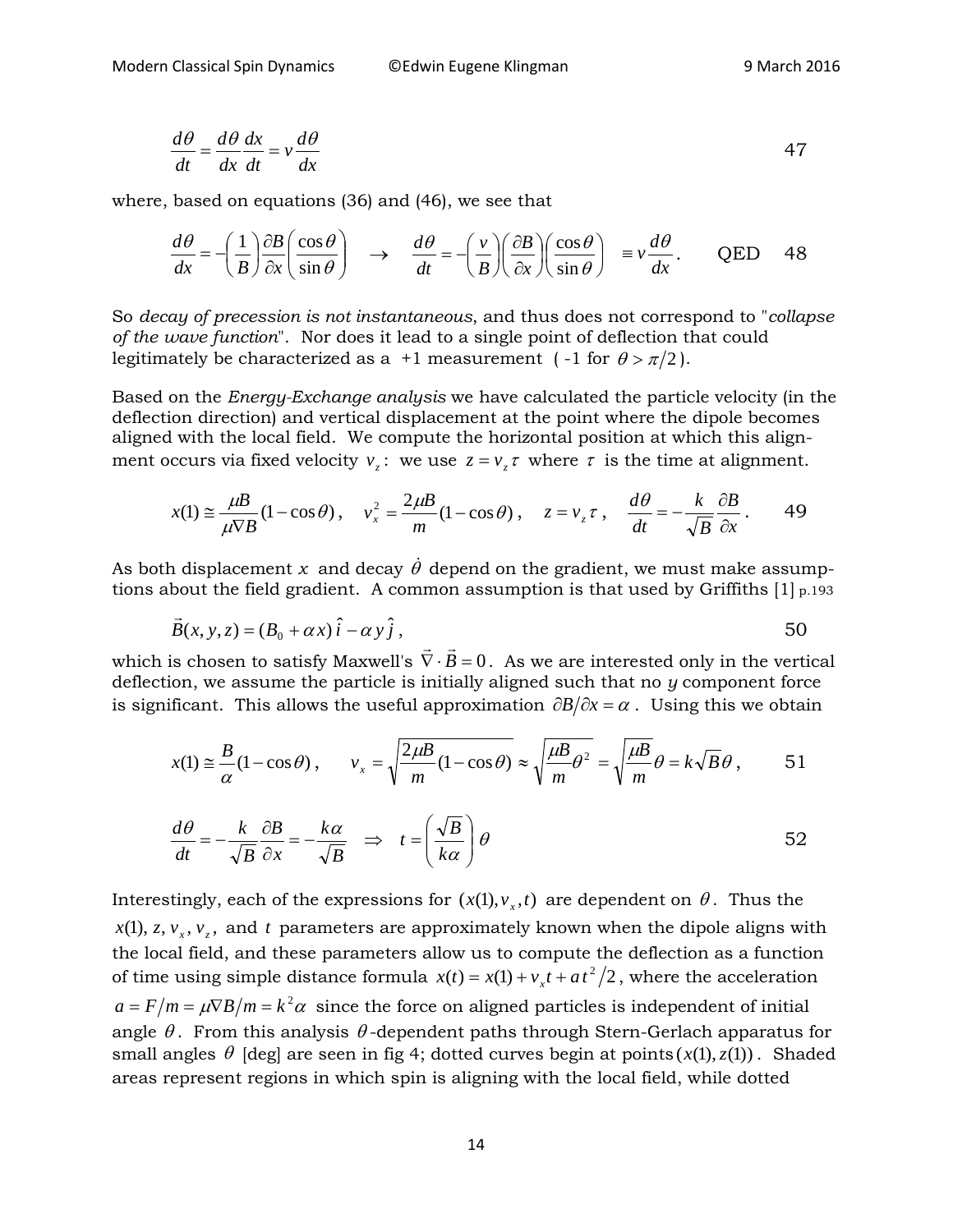curves represent maximum acceleration of aligned spins. This scale is chosen to accentuate the differences. Actual scale factors are field and geometry dependent.



Fig 4. The  $\theta$ -dependence for small angles is shown. Shaded areas represent the alignment process during which the initial spin enters the field with angle  $\theta$ and proceeds to align with the local field. After alignment the gradient force accelerates all particles equally. The scales have been chosen to enhance the different deflections. Actual scales depend upon field strength, field gradient, length of travel, and geometry.

Otis Lamont Frost [29] solved equation (46) for displacement x by integrating from initial condition  $\theta_i$  to time t:

$$
dx = -\frac{B}{\partial B/\partial x} \tan \theta \, d\theta \implies x(t) = \frac{B}{\partial B/\partial x} \ln \left( \frac{\cos \theta(t)}{\cos \theta_i} \right) \tag{53}
$$

At alignment  $\theta(t) = 0$  so the exact expression for deflection at alignment is

$$
x_f = -\frac{B}{\partial B/\partial x} \ln(\cos \theta_i) \,. \tag{54}
$$

Based on  $ln(x) \approx x - 1$  this reduces to small angle approximation equation (49a):

$$
x_f \approx \frac{B}{\partial B/\partial x} (1 - \cos \theta_i)
$$

In this context the deflection for all angles yields the 'lips' pattern; the 'small approximation' formula is good to about 45 degrees, which is the angle at which most Bell-tests are performed (albeit on photons).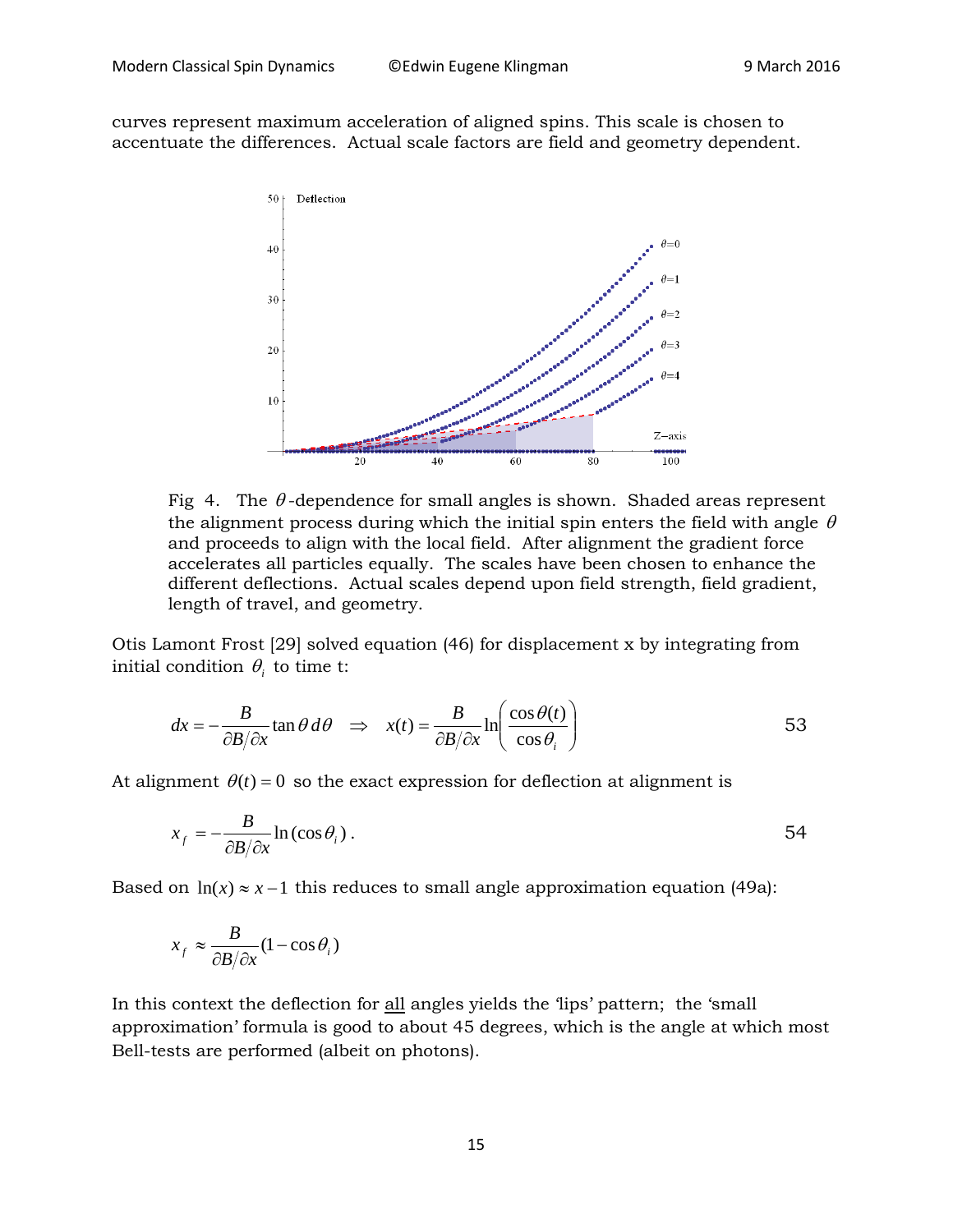

Fig. 5 The exact solution to eqn (46) yields eqn (54). This comparison to the small angle approximation (blue) implies that the small angle approximation is reasonably accurate up to almost 45 degrees.

#### **Sec. VI Dynamic Spin Stability**

To address Bell's statement about "*compass needles pointing in the wrong direction*" being "*not dynamically sound*" requires making use of Deissler's observation about spin and precessional rotation. It additionally requires an asymmetry that is foreign to Bell's analysis. The asymmetry is best understood by comparison with the assumptions of first-order energy exchange, namely

| Symmetric        | Asymmetric                    |    |
|------------------|-------------------------------|----|
| $E_{in}=E_{out}$ | $E_{in}=E_{out}$              | 55 |
| $B_{in}=B_{out}$ | $B_{out} = B_{in} + \Delta B$ |    |

The first-order approximation energy-exchange model with instantaneous decay of precession leads to Bell-like measurement spectrum of  $\pm 1$ . The finite decay model leads to a symmetric spread spectrum. A second-order gradient-based approximation yields an asymmetric energy-exchange model. To develop the asymmetric model we explicitly consider 'spin-up' and 'spin-down' cases.

**Spin down**  $\theta \leq \pi/2$ 

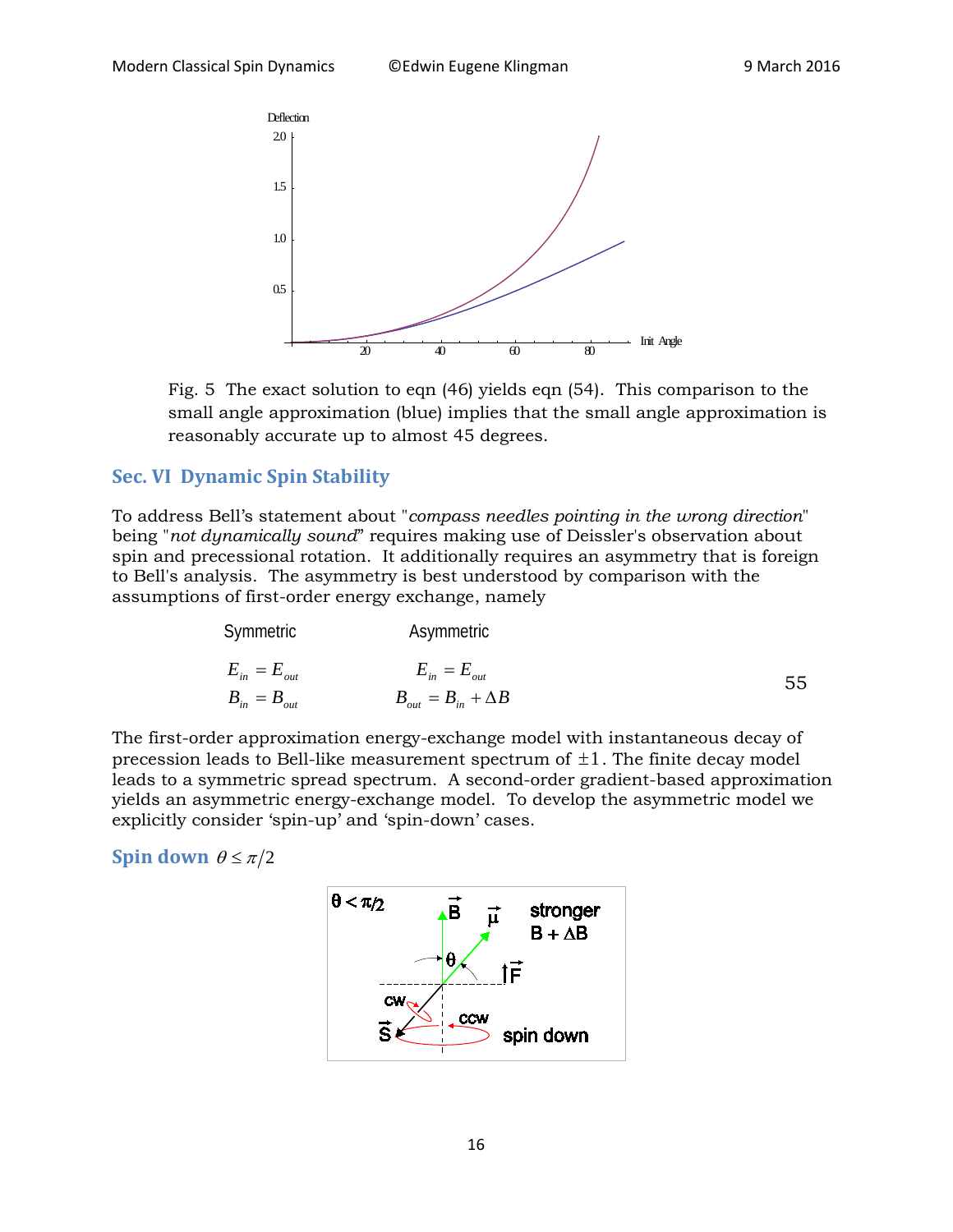Because the dipole moment  $\vec{\mu}$  is the product of electronic charge and spin, the negative electron implies  $\vec{\mu} = -\vec{s}$  as shown and spin-down precession (CCW) is opposite the rotation of the spin (CW). As the force on the dipole accelerates the particle to the region of stronger B-field,  $B \to B + \Delta B$ , the (CCW) precession frequency increases. This opposes the intrinsic CW spin and thus decreases the kinetic rotational energy:

$$
\begin{Bmatrix} cw \\ spin \end{Bmatrix} + \begin{Bmatrix} ccw + \Delta ccw \\ precession \end{Bmatrix} = \begin{Bmatrix} rot. energy \\ \Downarrow \end{Bmatrix}
$$

Thus as  $\vec{B}$  increases, the  $-\vec{\mu}\cdot\vec{B}$  energy becomes more negative. If energy is conserved, the translational kinetic energy  $mv_x^2/2$  becomes more positive as the particle is accelerated upward. This agrees with the decrease in rotational kinetic energy as shown. We next consider the opposite spin.

#### **Spin up**  $\theta \ge \pi/2$



A particle with spin up is accelerated into a region of weaker local magnetic field so the precession frequency (energy) decreases. Since the (CCW) spin and (CCW) precession are in the same direction the net rotational energy decreases:

$$
\begin{cases} ccw \\ spin \end{cases} + \begin{cases} ccw - \Delta ccw \\ precession \end{cases} = \begin{cases} rot. energy \\ \downarrow \end{cases}
$$

Thus as  $\vec{B}$  decreases the  $\vec{\mu}\cdot\vec{B}$  energy becomes smaller (less positive) and the translational energy  $\frac{mv_x^2}{2}$  grows as the rotational energy decreases.

Hence for all angles of the initial dipole with respect to the magnetic field

*balance*  $Im^2/2$  +  $\left\{mv_x^2/2\right\}$  = energy  $\int$  $\left\{ \right.$  $\mathbf{I}$  $\overline{\mathcal{L}}$ ⇃  $\int$  $\left\{\begin{array}{ccc} & + & \begin{array}{c} & \text{if } & \text{if } & \text{if } & \text{if } & \text{if } & \text{if } & \text{if } & \text{if } & \text{if } & \text{if } & \text{if } & \text{if } & \text{if } & \text{if } & \text{if } & \text{if } & \text{if } & \text{if } & \text{if } & \text{if } & \text{if } & \text{if } & \text{if } & \text{if } & \text{if } & \text{if } & \text{if } & \text{if } & \text{if } & \text{if } & \text{if } & \text{if } & \text{if } & \$  $\left\{ \right.$  $\mathbf{I}$  $\overline{\mathcal{L}}$ ⇃  $\int$ ⇓  $\omega^2/2$   $\left(mv_x^2/2\right)$ 

 *rotational translational*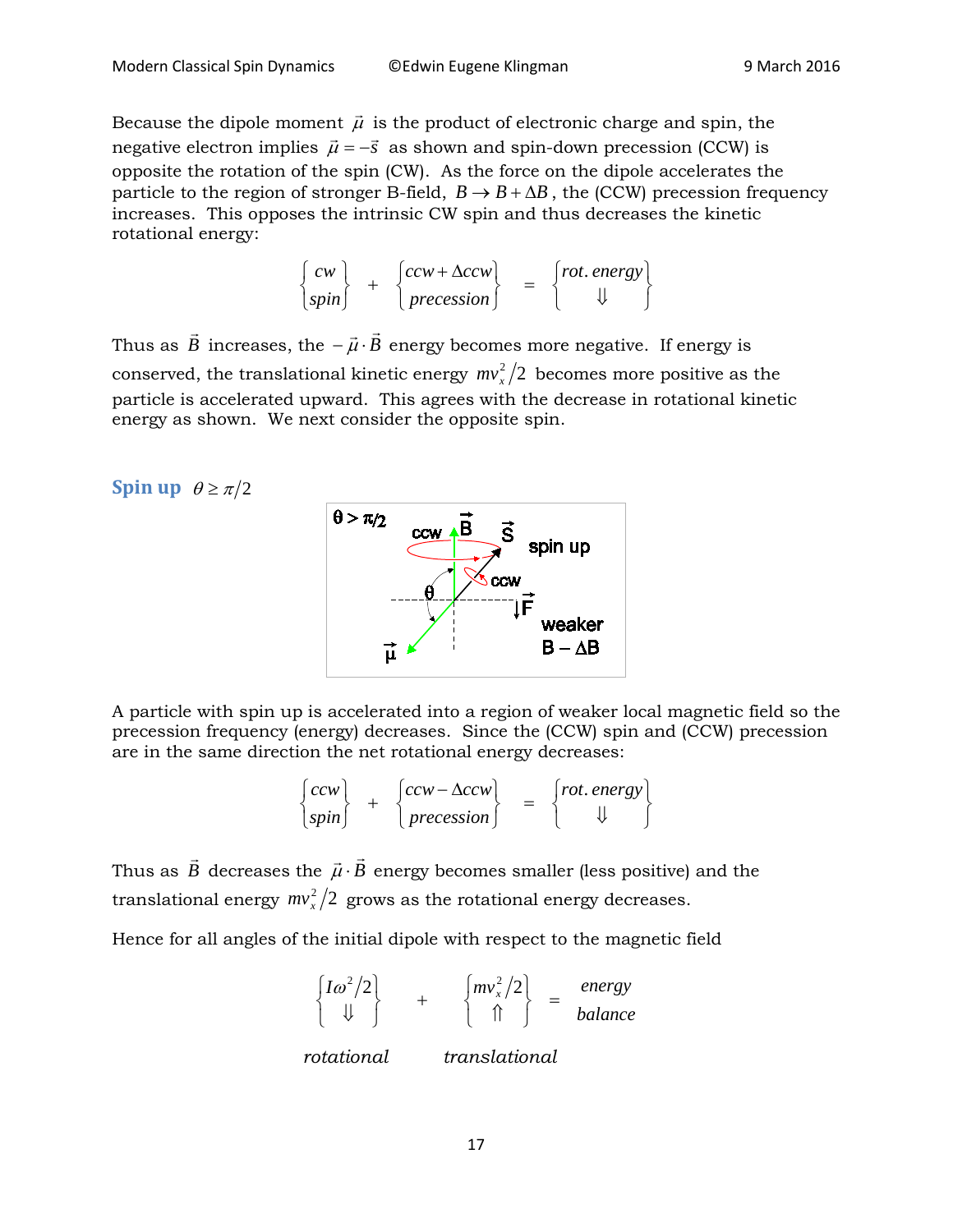With this more detailed analysis of the spin dynamics we now reanalyze the energy balance equation  $E_{in} = E_{out}$ . Having concluded that there is no change in the  $z$ component of velocity, we know that it cancels and we also assume that the incoming *x* -velocity is zero, thus we retain our energy exchange equation

$$
-\vec{\mu} \cdot \vec{B}_{in} = mv_x^2/2 - |\vec{\mu}| |\vec{B}_{out}|
$$

We again consider two cases  $\theta \leq \pi/2$  and  $\theta \geq \pi/2$ .

Our initial energy exchange analysis explicitly conserved energy,  $E_{in} = E_{out}$ , but simplistically assumed  $B_{in} = B_{out}$ . A better approximation assumes  $B_{out} = B_{in} \pm \Delta B$  in order to take a necessary gradient into account. We now explore the spin dynamics of energy exchange in an explicit gradient formulation. It is again necessary to treat the spin up and spin down cases separately, as the  $\cos\theta$  term yields a sign change between these two cases.

For  $\theta < \pi/2$  the dipole experiences a positive force toward a region where the field is stronger. The initial angle between the spin and the local field is  $\theta$  and the final aligned state has zero angle. We begin by assuming local conservation of energy:

$$
E_{in} = E_{out} \tag{57}
$$

$$
-\vec{\mu} \cdot \vec{B}_{in} = mv_x^2/2 - |\mu||B_{out}|
$$

Let 
$$
B_{out} = B_{in} + \Delta B
$$
 where  $\Delta B = \int_{0}^{x} \frac{dB}{dx} dx$  59

$$
mv_{x}^{2}/2 = |\mu||B_{out}| - \vec{\mu} \cdot \vec{B}_{in} = |\mu|(B_{in} + \Delta B) - \vec{\mu} \cdot \vec{B}_{in}
$$

$$
mv_x^2/2 = |\mu||B_{in}|(1-\cos\theta) + \mu\Delta B.
$$

All terms are positive and thus the kinetic energy is positive as required. The  $\mu\Delta B$ additive energy represents greater kinetic energy (and correspondingly greater deflection) than the simpler symmetric approximation.

For  $\theta > \pi/2$  the dipole experiences a force toward a weaker region of the field. Here the cosine is negative, so  $\vec{\mu} \cdot B$  $\rightarrow$   $\vec{n}$  $\vec{\mu} \cdot \vec{B}$  is negative and energy  $-\vec{\mu} \cdot \vec{B}$  is therefore positive.

$$
E_{in} = E_{out} \tag{62}
$$

$$
-\vec{\mu} \cdot \vec{B}_{in} = mv_x^2/2 - |\mu||B_{out}|(\cos \pi)
$$

Taking signs into account, this becomes: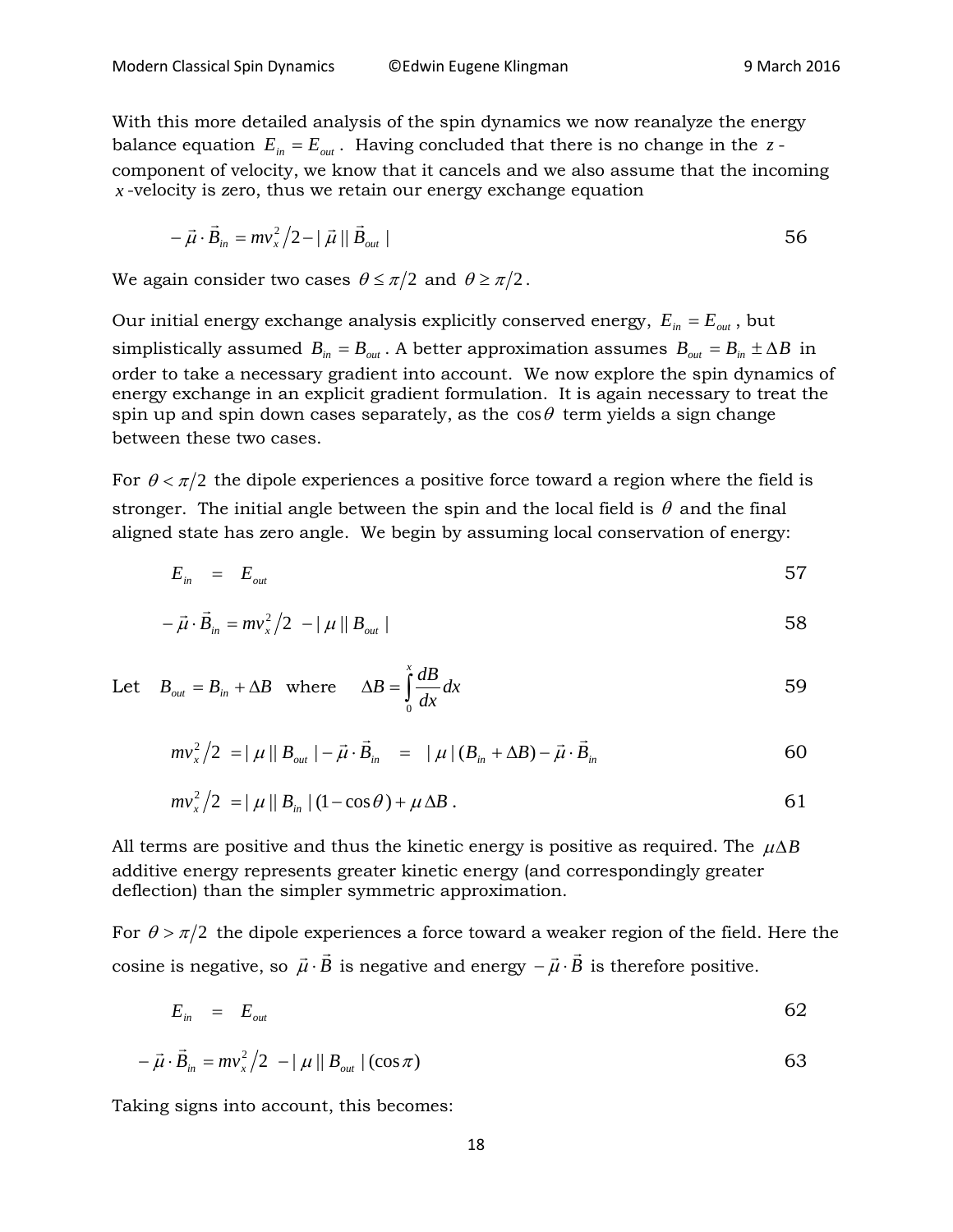$$
|\vec{\mu}| |\vec{B}_{in}| |\cos \theta| = mv_x^2/2 + |\mu| |B_{out}|
$$

$$
mv_x^2/2 = |\vec{\mu}| |\vec{B}_{in}| |\cos \theta| - |\mu| |B_{out}|
$$

But, due to the gradient,  $B_{out} < B_{in}$  so  $B_{out} = B_{in} - \Delta B$ 

$$
mv_x^2/2 = |\vec{\mu}| |\vec{B}_{in}| (|\cos \theta| - 1) + \mu \Delta B \quad \Rightarrow \quad \Delta B > |B(|\cos \theta| - 1)| \tag{66}
$$

The term ( $|\cos \theta|$  –1) is *always* negative, so the requirement of positive kinetic energy of translation  $mv_x^2/2$  demands the  $\mu \Delta B$  term be sufficiently positive to overcome the negative term. Thus equation (64) implies a threshold gradient, *below which the Stern-Gerlach apparatus will not work*. Equations (64) and (66) show the (integral of) the gradient to be a function of  $\theta$  and of translational velocity  $v$ :

$$
\Delta B = B \left( 1 - |\cos \theta| \right) + \frac{1}{2} \left( \frac{v^2}{k^2} \right) \qquad \Rightarrow \qquad \frac{mv^2}{2} > 0 \tag{67}
$$

The above analysis enables *a new physical conclusion*, which is the existence of a threshold of inhomogeneity required for Stern-Gerlach apparatus. Below this threshold the beam will not split, in accord with Bell's statement that "the compass needles" would be pointing in the wrong direction and hence "not dynamically sound".

#### **Sec. VII The Asymmetric Approximation**

A finite decay rate implies a  $\theta$ -dependent spread of SG deflections, in contrast to the single data point expected if alignment were instantaneous. The asymmetric treatment displays the second-order effects of the stronger and weaker regions of gradient. The combination of these classical effects is shown in fig 6 overlapping the real Stern-Gerlach data from the iconic postcard on which we have overlaid the gradientproducing magnetic field geometry. So far we have considered only ∂*B* ∂*x* , i.e.,

vertical deflection, but this is incompatible with Maxwell's  $\vec{\nabla} \cdot \vec{B} = 0$  [1][12][25]. Inclusion of a y-axis term provides the left/right displacements shown in the data, but adds no new physics insight to the model.

A typical asymmetric Stern-Gerlach *x*-deflection for random initial angle  $\theta$  is next calculated by rewriting equation (17) to accommodate the asymmetry via  $\beta$  and  $\beta/3$ :

$$
x = +1 + \beta \cos \theta \qquad \theta < \pi/2 \tag{68}
$$

$$
x = -1 - (\beta/3)\cos\theta \qquad \theta > \pi/2
$$

The scaling value  $\beta = 4$  is chosen to yield a best match to the iconic postcard data. The actual deflection of course depends on the strength of the field, the strength of the gradient, the initial angle, and velocity, the length of the SG-magnet and the distance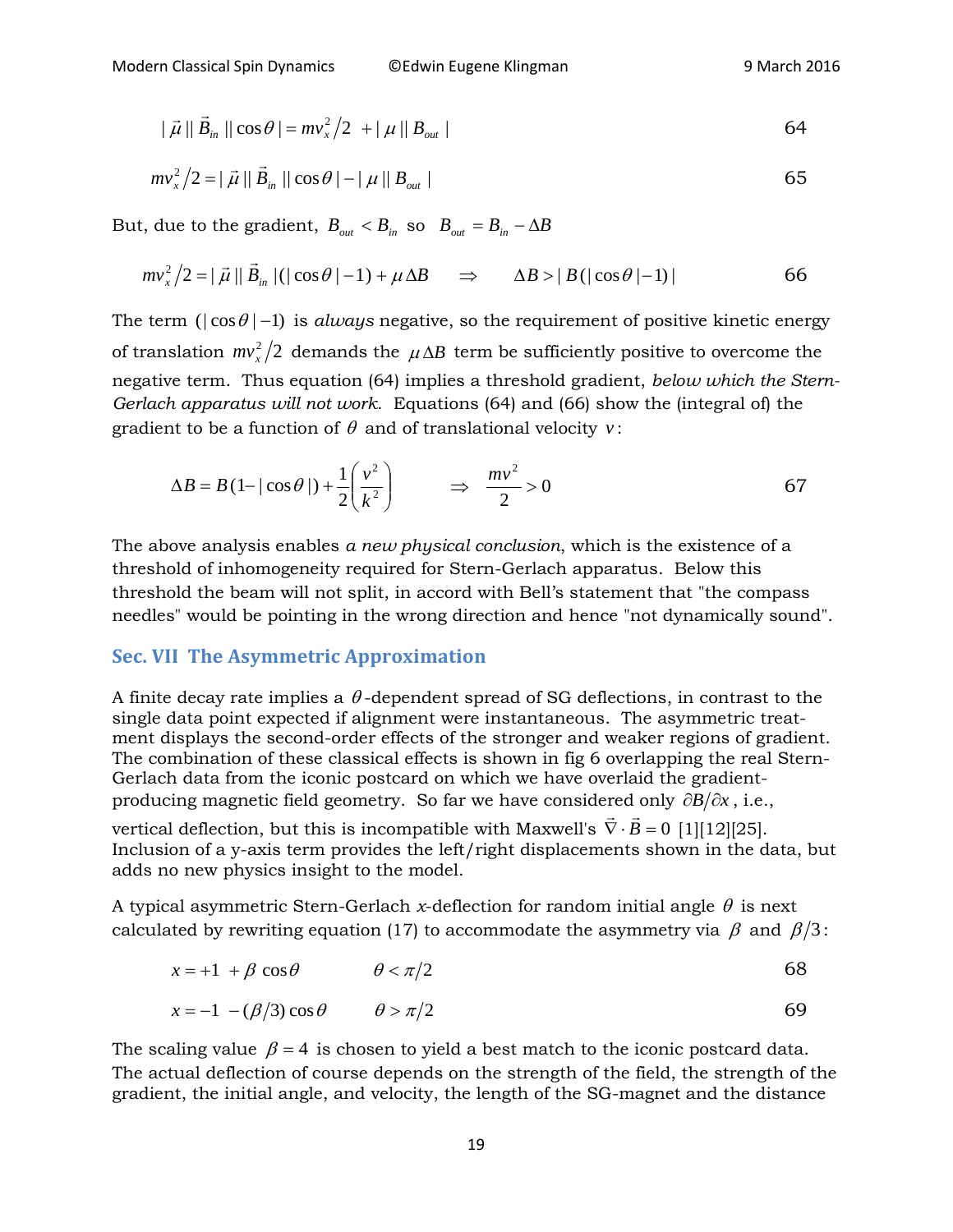from the magnet to the detection screen. We effectively normalize the deflection by choosing the deflection due to the magnet-to-screen travel to be  $+1$  or  $-1$ . In similar fashion, we assume the region of high-strength gradient to be a multiple of the low strength gradient. The values can be approximated via appropriate strengths and geometries. If we vary the spin angle  $\theta$  randomly and plot the vertical deflections based on equations (66) and (67) we obtain the asymmetric distribution. The (red) calculated random data points are scaled and overlaid on the SG iconic data as seen in fig 6. The match between calculated data and experimental data is extremely good.





## **Sec. VIII Another classical treatment of Stern-Gerlach: the Edge-Effect**

In contrast to the above analysis, Franca [27] does not distinguish between *free energy exchange* and the *work performed by the magnet*, and assumes that polarization of the atom is modified "*in a very restricted region at the entrance of the magnetic pole pieces*." In this case acceleration by the inhomogeneous field on the atom during the transit of the field could be the same for all atoms, leading to a 'point' on the target screen, corresponding to *collapse of the wave function* or *immediate alignment* if *all* initial orientations effectively experience exactly the same acceleration and are thus directed to a point on the detector rather than being smeared as the iconic pattern shown by Stern-Gerlach. *Edge-effect* models are relatively insensitive to the nature of the bulk magnetic field; an incoming particle experiences some force in the velocity direction when it enters the field, independent of whether the field is homogeneous or inhomogeneous, at least to first-order. Franca (p.1182) states:

*"We shall show that this* [*"edge-effect"*] *property is responsible for the Stern-Gerlach phenomenon."*

Franca's analysis is *classical*, not *quantum*, yet uses *probability distributions* to explain Stern-Gerlach. The gradient on entry to the field is dominant. If the *x*-axis is the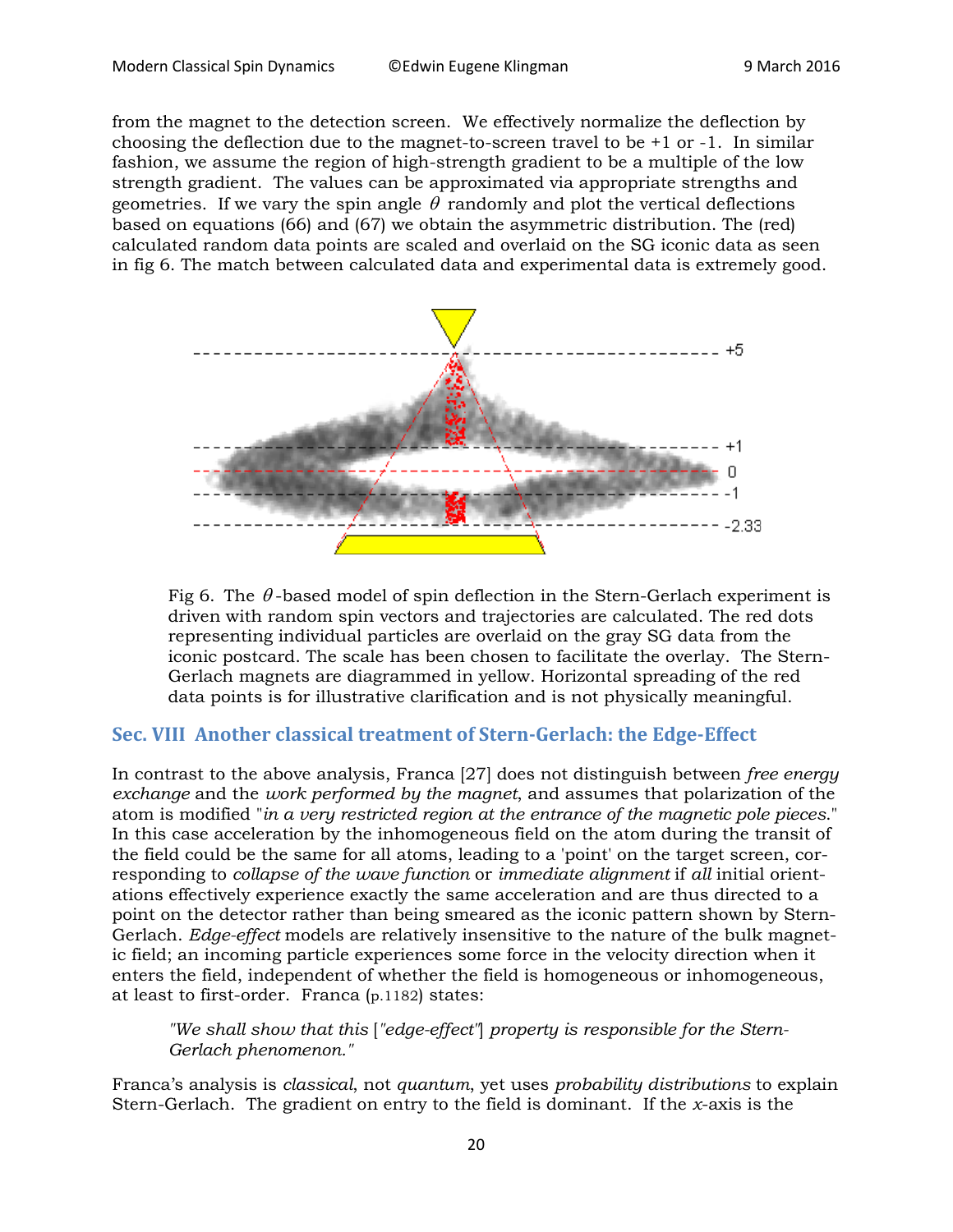direction of the field and the *z*-axis is the initial velocity, his concern is with the *z*-axis gradient at the edge of the field, with a consequent change in *z*-velocity. Stern-Gerlach ignores edge-effects so z-velocity remains constant. Franca establishes a  $\dot{\theta}$  equation based on an *energy-exchange-like* approach to energy conservation in the z-direction as the particle enters the field on the z-axis, expressing the initially random  $\theta$ -dependence as polarization:

$$
P_i(\theta_i) = \frac{\sin \theta}{2}
$$

Immediately following this equation for *polarization*  $P_i(\theta_i)$  he switches to a discussion of *probability*  $P(\theta, t)$  based on probability conservation over time

$$
\frac{dP(\theta,t)}{dt} = 0 \quad \Rightarrow \quad \frac{\partial P(\theta,t)}{\partial t} + \frac{d\theta}{dt} \frac{\partial P(\theta,t)}{\partial \theta} = 0 \tag{71}
$$

then he plugs in his formula (eqn 14) for  $d\theta/dt$  which can be compared to our (48):

$$
\frac{d\theta}{dt} = -\gamma(v_x)\cot(\theta) \tag{72}
$$

where  $\gamma$  is a function of the *z*-component of the field  $B$ <sub>z</sub> and its change in the *x*direction  $\partial B$   $\partial x$  as the particle enters. He obtains an order of magnitude estimate of the factor  $\gamma$  based on Rabi's work — Stern and Gerlach did not measure this value.

Franca claims that "*The change in the orientation of the magnetic dipole, with the space variation of the magnetic field, at the entrance of the magnet*" is the important aspect of Stern-Gerlach, though he only credits it for producing a *partial polarization* of the beam. His physical basis, the *gradient* (of the edge field), is present in the interior of the Stern-Gerlach field, so it is not at all clear that edge effects are determinative.

Franca's orientation probability distribution  $P_i(\theta_i)$  and his probability  $P(\theta,t)$  are both "*statistically independent functions by construction*" since  $P_i(\theta_i)$  is the initially random orientation from the oven, while  $P(\theta,t)$  is the probability of orientation  $\theta$  based on  $\theta$ changing due to the edge-effect. It characterizes his *modified* distribution of particles as they traverse the Stern-Gerlach field. This biases the randomly generated initial probability by a  $\theta$ -dependent factor which depends on the edge effect. Beyond this point the analysis of the trajectory through the device proceeds as usual, though now complicated by the increment of velocity in the *y*-direction, as well as the *no-longerrandom* distribution of  $\theta$ . The result is the skewed distribution shown in his figure 5, which is supposed to account for the splitting of the beam. I have shown above that the *beam splits even when the edge effect is ignored*.

Of significance from an experimental perspective; Franca applies *two* probabilities to derive a resultant probability distribution that can be said to *bear some resemblance to the actual data*. The 'double maxima' distribution is obtained by generally reasonable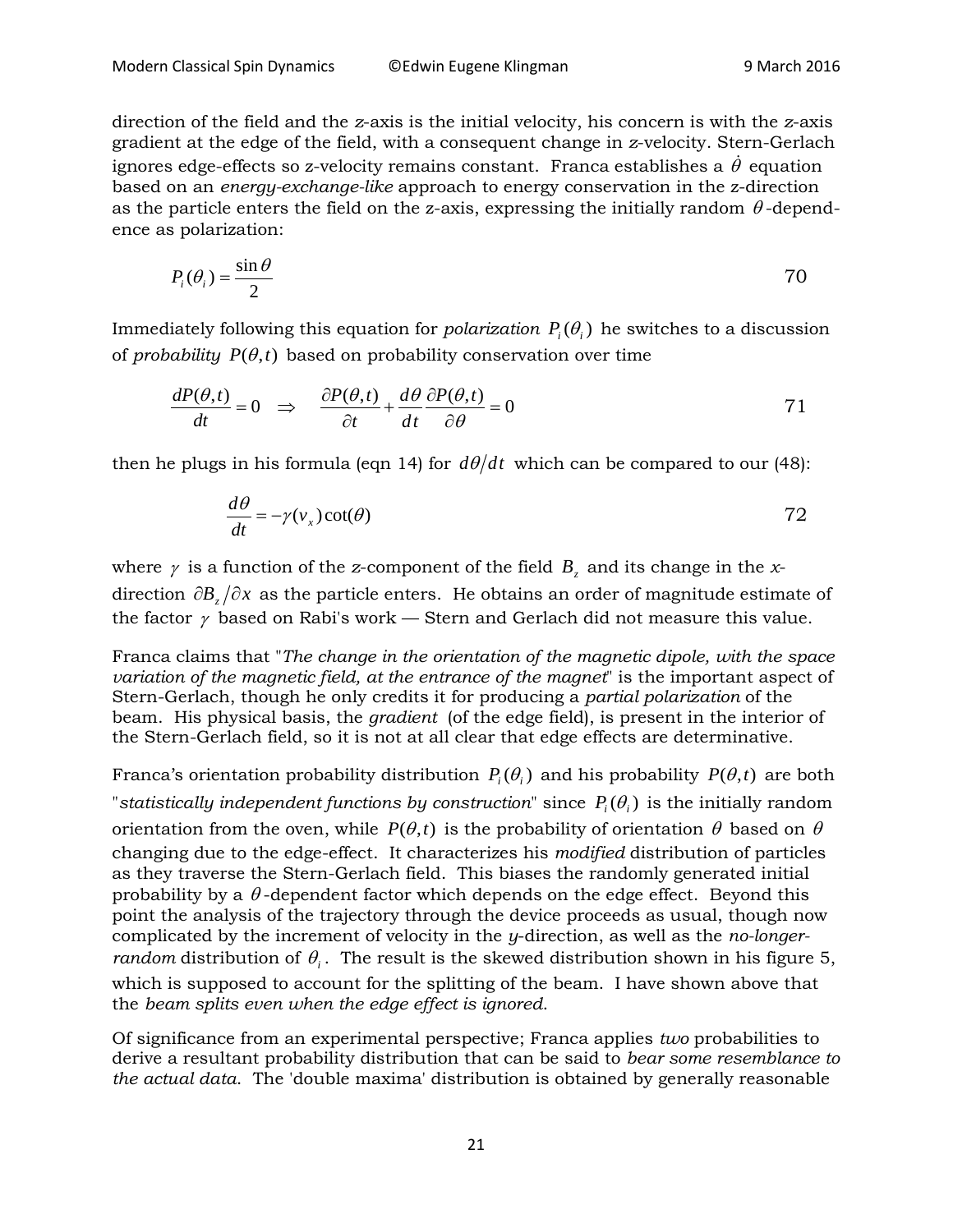assumptions, but the accuracy of the calculations and the accuracy of measured distributions are insufficient to prove more than 'resemblance' to each other.

Our proposed experiment does not depend on statistics, but is based on *measurement of individual particle trajectories* predicted by the energy-exchange theory including both *free energy* exchange and the *work* imposed on the aligned particle by the field.

Instead of analyzing a *random initial distribution* skewed by an edge effect, our experiment *prepares specific orientations*,  $\theta_i$ , and predicts specific deflections. These

are based on individual measurements, in which the angle  $\theta_i$  is varied in controlled

fashion, and there is *no need for the probability distribution of the input particles*. Nor, if the experiment confirms expectations, is there a need to characterize the resultant deflection probabilistically, as the classical model is deterministic.

#### **Sec. IX Summary and conclusion**

The Stern-Gerlach experiment was the basis of the concept of intrinsic spin-½. [30]

*"A spin-½ system represents the most fundamental quantum mechanical object* [*but*] *experiments with well-controlled and adjustable environments are scarce."*

If the iconic postcard data represents actual physics occurring in an inhomogeneous magnetic field, our model accurately depicts the spin dynamics expected from the SG experiment. From Bell's own words and the historical sequence of analysis, most of which occurred long after Bell's theorem, it is clear that none of the key aspects were known to Bell. Our *energy-exchange model* based on modern insights adds *work* to Bell's model that is *not* accounted for in standard quantum treatments.

A major conceptual aspect of quantum spin is based on Goudsmit's 1925 statement

*"The projection of spin on any axis is* ±1*."*

He probably arrived at his statement from Bohr orbits, with quantized energy *n* and angular momentum *l*, whose projection of angular momentum on the z-axis is  $\pm m\hbar$ . But this is an essential example of quantum weirdness, since we cannot geometrically *picture*, hence not *imagine*, a physical spin or quantized entity whose projection on *any* axis is ±1. This has led to statements [31] as: "…*when we measure a particle's component of spin in a* [any] *particular direction in a Stern-Gerlach experiment, it is the general belief that we are not measuring a pre-existing property*."

Based on the results of the Stern-Gerlach experiment, in which the z-axis can point in essentially *any* direction, Goudsmit concluded that the projection of spin on any axis is quantized, and for a spin- $\frac{1}{2}$  particle, is  $\pm \frac{\hbar}{2}$ , as shown in fig 7. This is formalized as  $\hat{\sigma} | \pm \rangle = \pm | \pm \rangle$  which is effectively independent of spin 'direction' in three dimensions and is the basis of the 'qubit' or two-state conception of spin.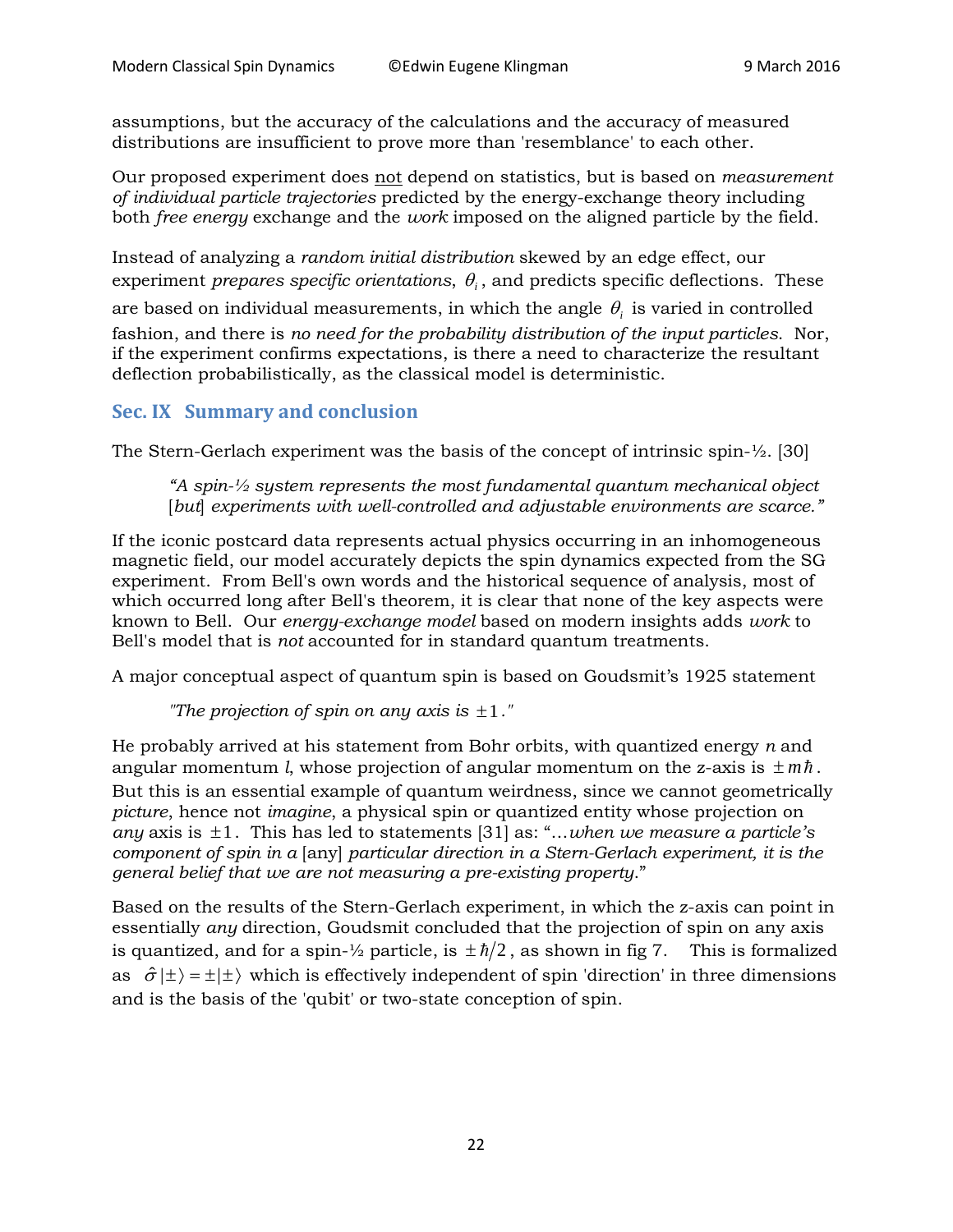

Fig 7 Quantized Bohr orbits were well known to Goudsmit and Uhlenbeck in 1925 (as Heisenberg and Schrödinger were inventing quantum mechanics) and are characterized by the projection  $\pm m\hbar$  of angular momentum on the z-axis.

This two-state conception is appropriate for the Stern-Gerlach interpretation of beamsplitting, the Pauli *Exclusion Principle* for two electrons in lowest orbit, the 'spin-flip' of precession by photon, and magnetic domains in which particles align or anti-align. The unqualified success of a two-state spin interpretation, and the quantum formalism developed for it has been sufficient to keep the Goudsmit *'any axis principle*' alive for almost a century. But, with the exception of photon-spin flip, all these examples involve *multiple* spins interacting with the field or with each other. And spin flip, based on a spin precessing in a constant local field, is compatible with the examples.

How does this change if the local field is *nonuniform* as analyzed herein? Our theory implies that the classical 3D spin *is* appropriate and that 3D geometry of the initial spin direction and the local field direction *determines* the path through the field. It further implies that the *Goudsmit principle* is false. Only in a *constant* field is the projection on the local axis  $\pm \hbar/2$ . In a nonuniform field the projection of the spin varies while the spin evolves from initial 3D orientation to alignment. This classical model differs significantly from the *qubit* model. In principle, this distinction can be experimentally tested, as we discuss next.

Ghirardi and Romano [32] ask:

*"Could a theory, which is conceived as a completion of quantum mechanics, be experimentally distinguishable from it? By completion we mean that the theory should be consistent with quantum mechanics; that is it should fully reproduce all the quantum outcomes in a suitable regime, but it could provide a more refined description of the microscopic reality."*

In their letter they prove that "*ontological models of quantum theory which are compatible with it but, possibly distinguishable from it, are possible*."

In view of the significance of the Stern-Gerlach experiment for fundamental quantum mechanics and the fact that the classical spin dynamical model developed here differs from the historical version of SG spin, *the 1922 Stern-Gerlach experiment should be performed with 2016 technology and techniques*. The goal: measure the θ -dependence of *single atoms* as opposed to the 'beam-splitting' of the original experiment.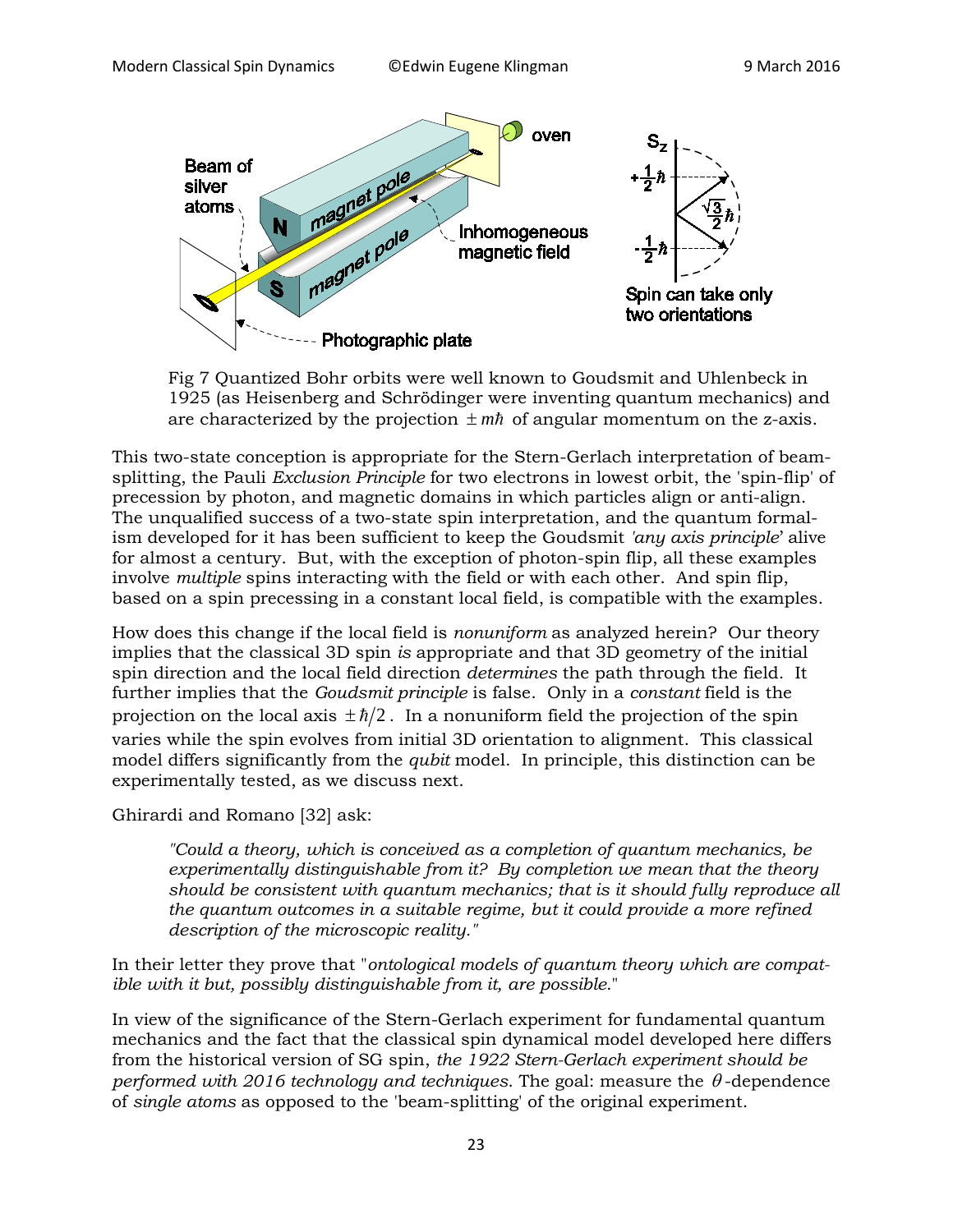An accurate atomic measurement confirming the spin model described herein would falsify certain current quantum beliefs as well as a well-known *two-slit spin analog* that has only the authority of a gedanken experiment, but is nevertheless presented as the *basis* of several key texts on quantum mechanics. [18][19][20]

In short, there may be a reason that, almost a century after quantum mechanics was developed, it is still said that no one understands QM. A recent "loophole free" test of Bell's theorem [26] is based on assumptions of spin dynamics that conflict with our classical model. For these and other reasons it is suggested that single-atom-SG experiments could either confirm or condemn several currently widely held beliefs about quantum mechanics. A schematic of such an experiment is shown in fig 8.



Fig 8. The proposed modern Stern-Gerlach experiment is diagrammed. The source at left is an oven that produces atoms with one electron spin. The velocity filter uses time-of-flight to select a tightly defined velocity. The SG1 apparatus prepares atoms with spin aligned with  $\vec{x}$  $\frac{1}{1}$ , the local SG1 axis. A position filter is applied to the output of SG1 and those atoms passing this filter are input to SG2, which is oriented at angle  $\theta$  with respect to SG1. For a given angle  $\theta$  the deflection is predicted as shown. Successful operation of the experiment depends upon a 'single atom' position detector which will yield the deflection on an atom-by-atom basis.

A Stern-Gerlach measurement of classical spin *directly* measures deflection, that is, the scattering of the dipole by an inhomogeneous magnetic field. The model predicts each measurement deterministically, based on the angle that the local spin makes with the SG field alignment. A quantum mechanical model makes no individual predictions but instead predicts a probabilistic *average* or *expectation value*, 〈*x*〉 .

The term 'expectation value' is well defined in QM. Nevertheless, Jaynes argued that the probabilistic reasoning in Bell's theorem does *not* follow rules of probability theory [21]. And Wang has analyzed Bell's definition of expectation value in detail and found that it differs from the QM definition of expectation value [22]. Although this appears to be obviously true, all mathematical arguments against Bell's theorem tend to suffer benign neglect. But a key result is that *our model predicts measurements of individual experiments* that are independent of the differences in definition of expectation value.

The *Quantum Credo* is the belief that 'reality' is quantum mechanical and classical measurements are derived statistically, typically per Zurek's program [23]. So, for example, spins input at angle  $\theta$  to the apparatus would yield an average value of measured results given by  $\cos\theta$ , despite that the two eigenvalues are +1 and -1 and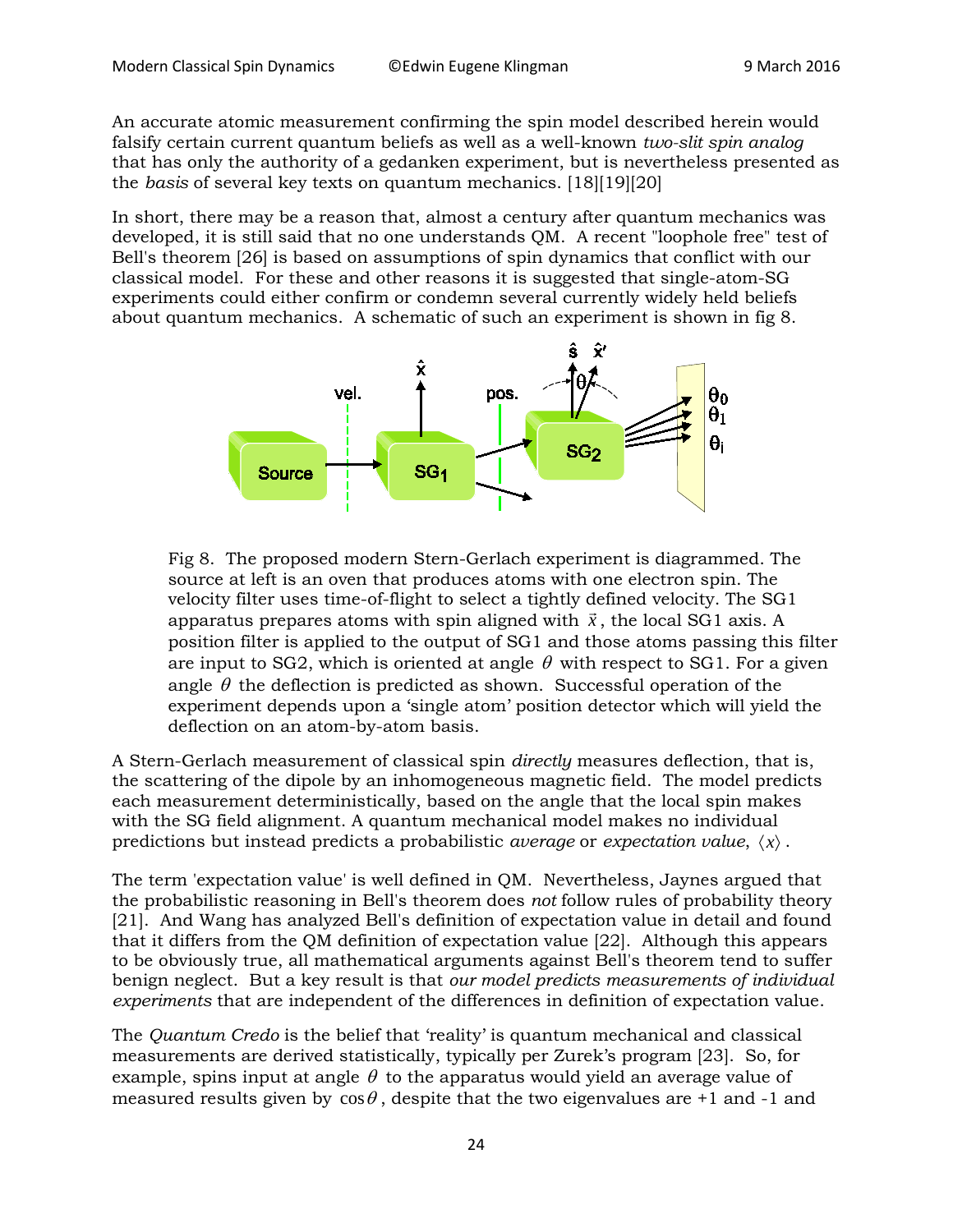the apparatus can only give one of these two answers *no matter which way it points*. Susskind notes that this  $\langle \sigma_n \rangle = \cos \theta$  is the same result we would get for a simple 3vector in classical physics, and remarks [24]:

*"Does our mathematical framework get the same result? It had better! If a theory disagrees with experiment, it's the theory that has to leave town."*

He claims  $\langle \sigma_{n} \rangle$  = cos  $\theta$  "*agrees perfectly with experiment*." But *which* experiment does it agree perfectly with? This QM average or expectation value,  $\cos \theta$ , will be obtained by averaging the +1's and −1's that constitute the QM-SG measurement data. That is,

$$
\langle \sigma_n \rangle = \cos \theta = \sum_i (+1)_i + \sum_j (-1)_j.
$$

Our classical spin model produces an average  $\cos\theta$  measurement containing the sum of *individual*  $\cos\theta$  –based measurements [equation (17) or asymmetric extensions (66) and (67). For angles  $\theta < \pi/2$  all such measurements will be positive, in contrast to the quantum mechanical expectation, which allows only  $+1$  and  $-1$  measurement values to be used. So quantum mechanical *calculations* produce the correct expectation value,  $cos\theta$ , but, to my knowledge, have never been *experimentally* verified. The atom-by-atom measurement of the proposed experiment will resolve this issue.

Our model of Stern-Gerlach and its analysis yields new physical results:

- 1. A new expression for the *finite decay time of precession*, and
- 2. *A threshold magnetic field gradient* below which SG will not work,
- 3. An energy-exchange analysis with both *free-energy* and *work* phases.

The model also implies results that are incompatible with current interpretations of quantum mechanics. This suggests that the 1922 Stern-Gerlach experiment, which serves as a fundamental prototype for quantum mechanics, should be repeated with improved technology and technique in order to answer several important questions.

It is difficult, post-Bell, for physicists to give serious consideration to a classical model of spin. The general belief is that Bell's theorem, and supporting experiments, prove classical models impossible. If that is true our proposed experiment should confirm it. Those considering our model seriously might bear two things in mind: first, actual Bell tests are performed with *photons*, not *spin-½ fermions*, and measurement differences are significant –– *photons are counted*, whereas Stern-Gerlach measures *deflection*. Counting is an integrating procedure that can hide certain variables, whereas measure of deflection highlights the variable. Second, discussing his model, Bell effectively uses a force corresponding to  $F = F \cos \theta / |\cos \theta|$ . In other words he *removes* the classical  $\theta$ -dependence from his QM model. Removal of  $\theta$  physics from the model corresponds to conversion from a *'quantum physics'* problem to a *'quantum information'* problem, which is the focus of most papers on Bell's theorem in the literature.

Bell claims [4] p.145 that "*Certainly something must be modified [in the naïve classical picture] to reproduce the quantum phenomenon*." The basic assumption (Susskind [24],p.71) is that "*For the familiar case of the spin, the possible values of any of the components are* ±1*. The apparatus never gives any other result*." This is based on the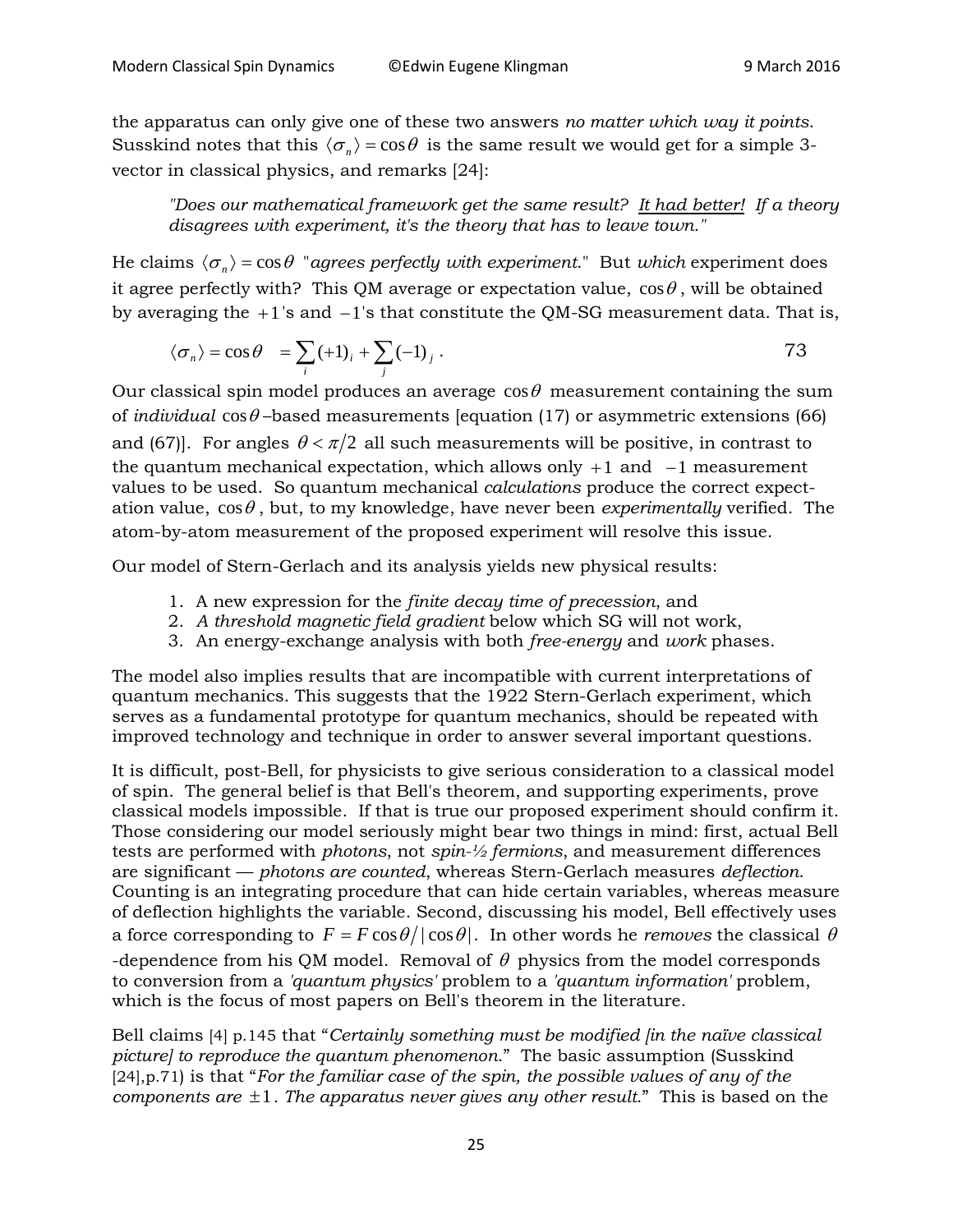'beam splitting' of the Stern-Gerlach experiment and the apparent decision to ignore the spread of data shown on the iconic post card as thermal in origin. Our experiment tightly filters the velocities of the particles, thereby constraining the '*thermal variation*', and individual initial angles are carefully prepared and individual particle deflections are measured, potentially challenging the basic quantum picture of Stern-Gerlach. After almost a century of confusion deriving from the usual quantum interpretation, it is believed that resolution of the basic question of spin dynamics is important.

The *Quantum Credo* contends that quantum mechanical *reality* yields the classical world of experience only in a statistical sense. A successful experiment would imply that *the quantum model of spin* is a statistical approximation to the reality described by the classical model. Other, non-spin, aspects of particles will be treated elsewhere.

I am indebted to Otis Lamont Frost for extensive discussion on the issues treated in this paper [29] .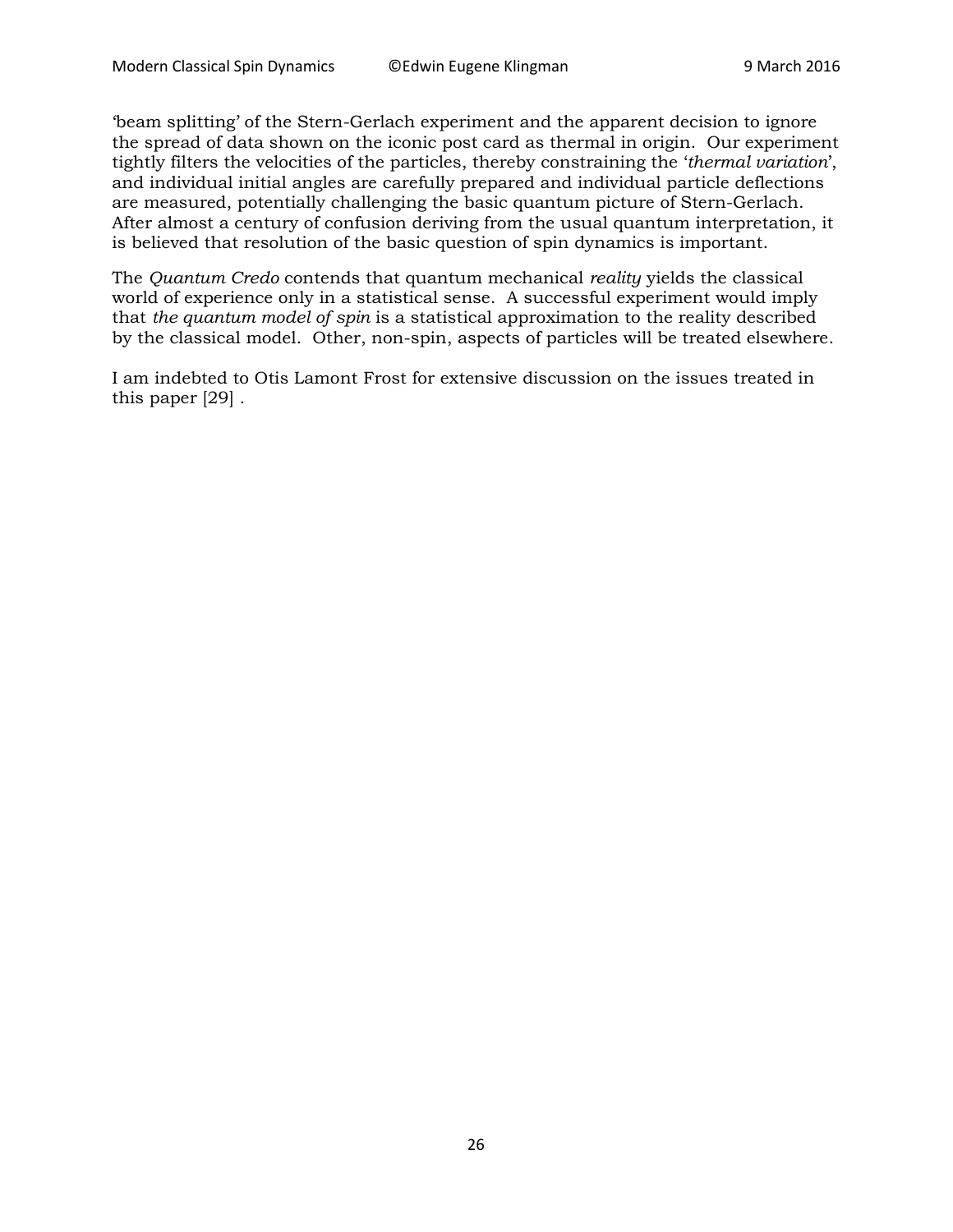## **Appendix**

Shirokov [28] uses the Stern-Gerlach model Hamiltonian with the field gated *on* at  $t = 0$  and gated *off* at  $t = \tau$  by  $g(t)$ 

$$
H = \frac{p^{2}}{2m} + g(t) \mu \vec{s} \cdot \vec{B}(\vec{x}) \equiv H_{0} + H_{1}
$$

where the inhomogeneous field  $\vec{B}(\vec{x})$  is assumed linear

$$
\vec{B}(\vec{x}) = B_0 + \vec{b}(\vec{x})
$$

and  $\vec{B}(\vec{x})$  must satisfy  $\vec{\nabla}\cdot\vec{B}=0$  and  $\vec{\nabla}\times\vec{B}=0$ . He then solves the Schrödinger equation

$$
i\partial_t \psi(t) = (H_0 + H_1)\psi(t)
$$

where  $\psi_0 = \phi_0 \chi_0$  with the spatial part  $\phi_0(\vec{x})$  being a wave packet and  $\chi_0$  being a spin wave function.

Shirokov shows that "expectation values of the operators  $p_i$ ,  $p_i p_j$ ,  $p_j p_k$  in the state  $\psi(t)$  allow one to determine expectation values of the spin operator  $s_i$  and their products in the initial states, which is equivalent to the initial spin state determination. He remarks that state determination differs from the wellknown quantum observable measurement.

The Stern-Gerlach device "*reduces measurement of spin observables to that of the particle position or momentum, the latter measurement being assumed possible*." For his purpose "*we must be able to measure momentum distributions which the particles had before and after the action of the magnetic field of the device*." Moreover, he claims that the usual treatment of the Stern-Gerlach device is based upon the entanglement of the spin and spatial parts of the particle wave function, but that Busch and Schroeck have shown that this  $|\vec{p}\rangle |\vec{s}\rangle$  entanglement is only approximate.

In his approach the expectation values can be evaluated if the momentum distribution  $w(p_1, p_2, p_3)$  is measured. Shirokov does not specify exactly how the momentum distribution is to be measured. Nevertheless with the Heisenberg operator  $O(t)$ , expressed to any order of the interaction  $H_i$  and with the usual commutation relations

$$
[s_i, s_j] = i \varepsilon_{ijk} s_k
$$
 and  $[p_i, f(x)] = i \frac{\partial f(x)}{\partial x_i}$ ,

he obtains (18) a lengthy expression for the Heisenberg operator  $p_k$  for  $t > \tau$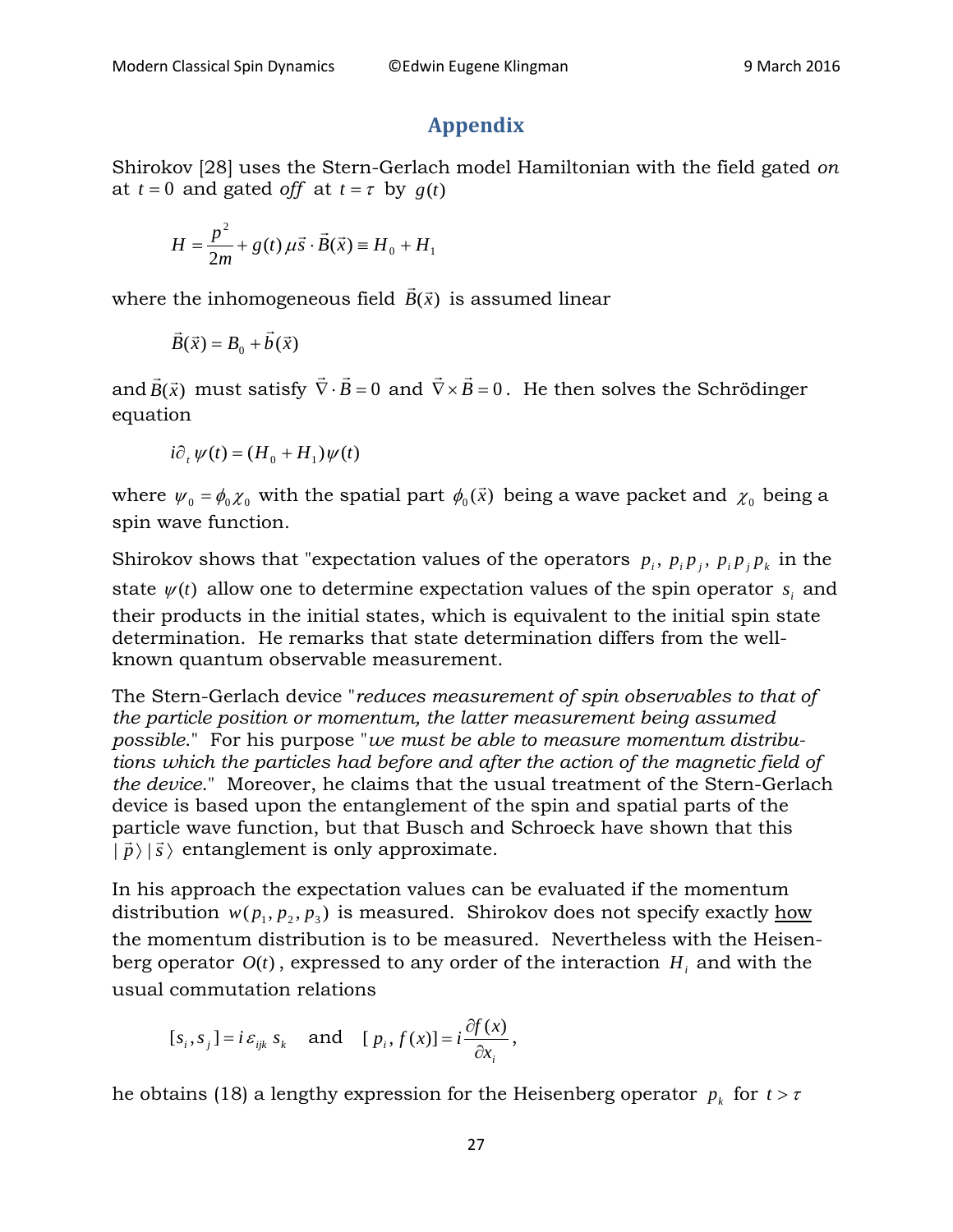$$
\langle p_{k} \rangle = \langle p_{k} \rangle_{0} - \mu \beta_{k} \tau T_{k}
$$
  
+  $\mu^{2} \beta_{k} \int_{0}^{t} dt_{1} g(t_{1}) \int_{0}^{t_{1}} dt_{2} g(t_{2}) [\vec{T}_{-} \langle \phi_{0} | \vec{B}(t_{2}) | \phi_{0} \rangle]_{k}$   
-  $\mu^{3} \beta_{k} \int_{0}^{t} dt_{1} g(t_{1}) \int_{0}^{t_{1}} dt_{2} g(t_{2}) \int_{0}^{t_{3}} dt_{3} g(t_{3})$   
-  $\left\{ \frac{1}{2} [\vec{T}_{-} \langle \phi_{0} | \vec{B}(t_{3})]_{-} \vec{B}(t_{2})]_{k} | \phi_{0} \right\}$   
+  $\frac{1}{2} [\langle \phi_{0} | \vec{B}(t_{2})_{-} [\vec{B}(t_{3}) | \phi_{0} \rangle_{-} \vec{T}]_{k}$   
+  $\frac{t_{2} - t_{3}}{2m} \sum_{mn} \varepsilon_{kmn} \beta_{n}^{2} \langle s_{m} s_{n} + s_{n} s_{m} \rangle - \right\} + \cdots$ 

Subtracting  $\langle p_k \rangle$  from both sides yields the change  $\langle p_k \rangle - \langle p_k \rangle$  of the momentum expectation value induced by the magnetic field, and he states that, *"if we hope, as usual, that the series (18) converges…*" then we will be able to obtain a simple expression for *T* , the polarization tensor representing the initial spin state to order  $\mu$  :

$$
T_k = -\left[\langle p_k \rangle - \langle p_k \rangle_0\right]/\mu \beta_k \tau
$$

We can now compare this quantum result to our energy-exchange approach. If we assume that the field  $\beta_k$  is in the x-direction ( $k = 1$ ) with initial velocity in the z-direction ( $k = 3$ ), then we expect no change in  $p_2$  or  $p_3$  hence

$$
\langle p_k \rangle - \langle p_k \rangle_0 = m v_x - m v_{x0} \implies m v_x
$$

and

$$
T_x = \frac{m v_x}{\mu B_x \tau}.
$$

Multiply both sides by  $v_x$  and by  $\tau$  to obtain *x*  $\int_{x}^{b} v_x \tau = \frac{mv_x}{\mu B_y}$  $T_x v_x \tau = \frac{mv}{r}$  $\mu$ τ 2  $=\frac{mv_x}{vR}$ . If we let  $x = v_x \tau$  be the vertical displacement in the field then we compare the result to our eqn (7):

$$
\frac{mv_x^2}{2} = \mu B_x \left(xT_x\right) \qquad \Leftrightarrow \qquad \frac{mv_x^2}{2} = \mu B_x \left(1 - \cos\theta\right)
$$

Shirokov's polarization tensor is a generalization of the polarization vector, and his quantum result appears not unrelated to our energy-exchange result. His is a generalized distribution tensor, whereas ours is the prediction of a trajectory, both based on the initial polarization state of the incoming spin.